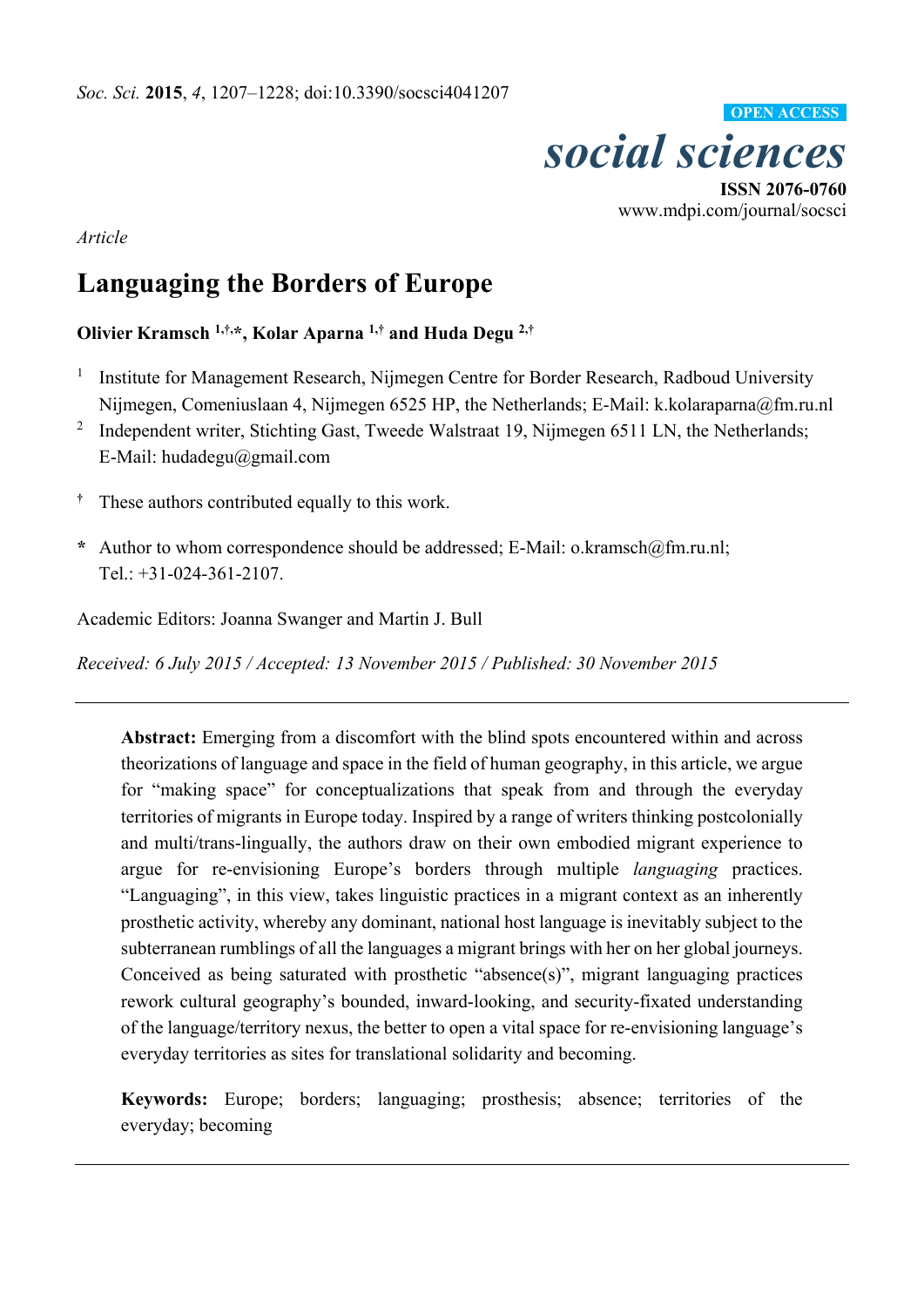## **1. Introduction**

"[L]angue et territoire n'ont pas à être enracinés dans une géographie spécifique: ils peuvent tout simplement *être là*, à disposition ou produits, pour des raisons dont les causes sont ailleurs." ([1], p. 90, emphasis added).

"At one stage of my self-translation, it was important to me to go over my childhood experiences in English; now I could pick up the other part of the interrupted story and grow up in Polish. This, I think, is the source of the pleasure: That it is possible now to go back and forth with the knowledge that both languages that have constructed me exist within one structure; and to know that the structure is sturdy enough to allow for pliancy and openness—and, who knows, perhaps for new discoveries yet." ([2], p. 54).

"I don't know anymore how my tongue beats...altijd in beweging...ಇವಾಗ ಇಲಿ ಆಮೇಲಿ ಎಲೊಲ್ೕ?...Qué mejor lenguaje que del cuerpo para experiencia las fronteras como vuelo y vuelo como las fronteras?" [3].

## *A European Blind Spot?*

 $\overline{a}$ 

"When faced with an interview to justify my claim and identity as 'eligible' for asylum, I preferred to do this in English rather than the two choices given to me by the [Dutch] immigration department: that of either Amharic (my mother tongue) or Dutch. Even if my mother tongue is Amharic, in the context of my asylum interview this would mean that a translator would interpret and translate my story from Amharic to Dutch<sup>1</sup>. And given that I did not at that time speak any Dutch, this meant that I would not have a direct understanding and control over my own story in its final narration to the immigration officer. However, I ended up having a very long and boring four hour long interview interpreted by an Amharic-Dutch translator. Not only was this frustrating as a process in itself, but the rejection of my asylum application further exacerbated the same. While 'knowledge migrants' to Netherlands are freely given the option to choose their language of migration application between English and Dutch, this was not the case for me. While Ethiopia has a strong history of resisting European colonial powers, the intertwined histories of education and technological exchanges between European empires and Ethiopian rulers is partly the reason for my own education in Ethiopia in English and my fluency in this language. This case is exemplary of the underlying assumptions behind the Immigration Department's imaginaries of Europe's territories of reference as 'cut-off' with territories of references being part of Europe's outer/worldly relations still alive in diverse linguistic practices of asylum migrants coming to Europe and in Europe today, remaining a blind spot worthy of underlining" [5].

How are borders being transformed under heightened conditions of globalization today? As evinced by the above-mentioned narrative derived from the lived experience of one of the authors of this essay, we argue that borders, at least in Europe, are currently being reconfigured in significant ways through

<sup>1</sup> The Dutch immigration system, like some other countries in Western Europe, Australia, and New Zealand, is built around the notion of using "language analysis" to determine an asylum-seeker's country or region of origin, which can dramatically influence the decision to grant (or deny) asylum to an individual [4].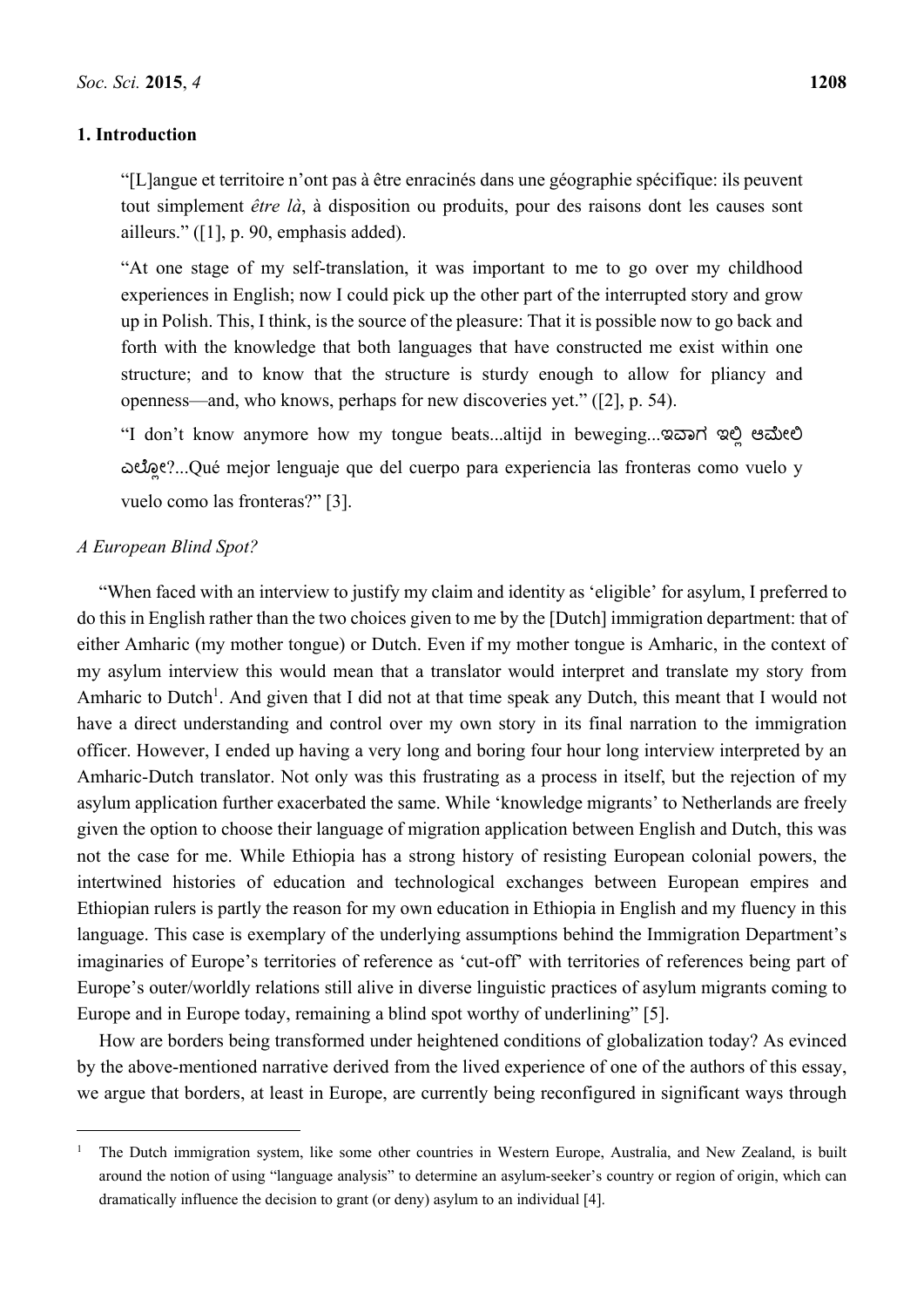the *languaging* practices of migrants, exiles, and refugees inhabiting European space. Building on theorizations regarding language and space by the geographer Claude Raffestin, brought to the critical dialogue with postcolonial writers thinking bi/trans-lingually, we argue that *languaging* is a process of *fully inhabiting a space that is constantly varying and modulating the acquired dominance of any one of the languages inhabiting (our) migrant-voices<sup>2</sup>.* Modern European nation-states attempted over the centuries to create a unitary territory in which a one-to-one correspondence would be achieved between *a* language and *a* national territory. As handmaiden to the nation-building process, the disciplinary field of geography would go far in legitimating this view of the culture/language/territory nexus, whose echoes (as we shall see below), still resonate with us in today. Yet, we state that the historically constituted "imagined language community" of European member states and their associated borders are blind to the lived space of more and more people currently inhabiting European territory. This is so by virtue of the fact that as migrant-exile-refugee movement across global space to and in Europe has accelerated in recent years, European national territories and their unitary language cultures have become increasingly entangled with, and unsettled by, a myriad of "other" languages, memories, and imaginaries in a dynamic and recursive process producing spatio-linguistic territories that can no longer be shoehorned into any national or regional European tradition or culture. Importantly, and again as revealed in our opening story, such migrant languaging territories are themselves the product of the intertwined histories and overlapping territories binding European colonial métropoles to those very worlds from which migrants set off today for Europe. Within the coordinates of this vaster, spatio-temporal frame, contemporary migrant languaging practices are contributing *in situ* to a postcolonial reworking of European borders, with profound theoretical as well as political consequences.

To set the conceptual scene for our discussion of migrant-exile-refugee languaging practices and their effects on contemporary European borders, we review work emerging from a continental geographical tradition, examining the nexus of European territory and language as exemplified in the writing of Swiss geographer Claude Raffestin. In particular, Raffestin's elaboration of the "territory of the everyday" (*territoire du quotidien*) serves to reveal cultural geography's ambivalent blind spots regarding the necessary conditions for languages and territories to remain dynamic spaces capable of development and becoming, beyond the imperative for "security". In the breach of Raffestin's theoretical contradictions, we place him in dialogue with a postcolonial literature, which has established the problematic relations of majoritarian/minoritarian languages as central to the recuperation of postcolonial sovereignty and dignity since at least the time of decolonization. Working along the grain of Frantz Fanon's reflections on language in racially charged colonial settings, the notorious "debate" between Chinua Achebe and Ngugi wa Thiong'o's on the role of English for African writers and intellectuals, Jacques Derrida's "monolingualism-of-the-Other", Rey Chow's recently formulated notion of "language as prosthesis", as

<sup>&</sup>lt;sup>2</sup> Here we use migrant not just to refer to the historically grounded as well as actually existing flows of migrant bodies, imaginaries in/through/across space, nations, and continents, but also as pointing to the experiential, epistemological, and existential condition of "being migrant". This latter notion awakens thought to the perils and possibilities of "departure" in the broadest sense: leaving one's "borders of comfort" to dive into yet-to-be-imagined horizons "beyond"; the dense and tense phenomenology of waiting as a norm of everyday life; the furtive habitation of the shadowy, interstitial spaces of nations, states, and borders, never "fully arriving" at one's destination, one's gaze never fully "here" or "there"; and converting that "not yet" into acts of intellectual-political creativity, possibility, solidarity, and hope.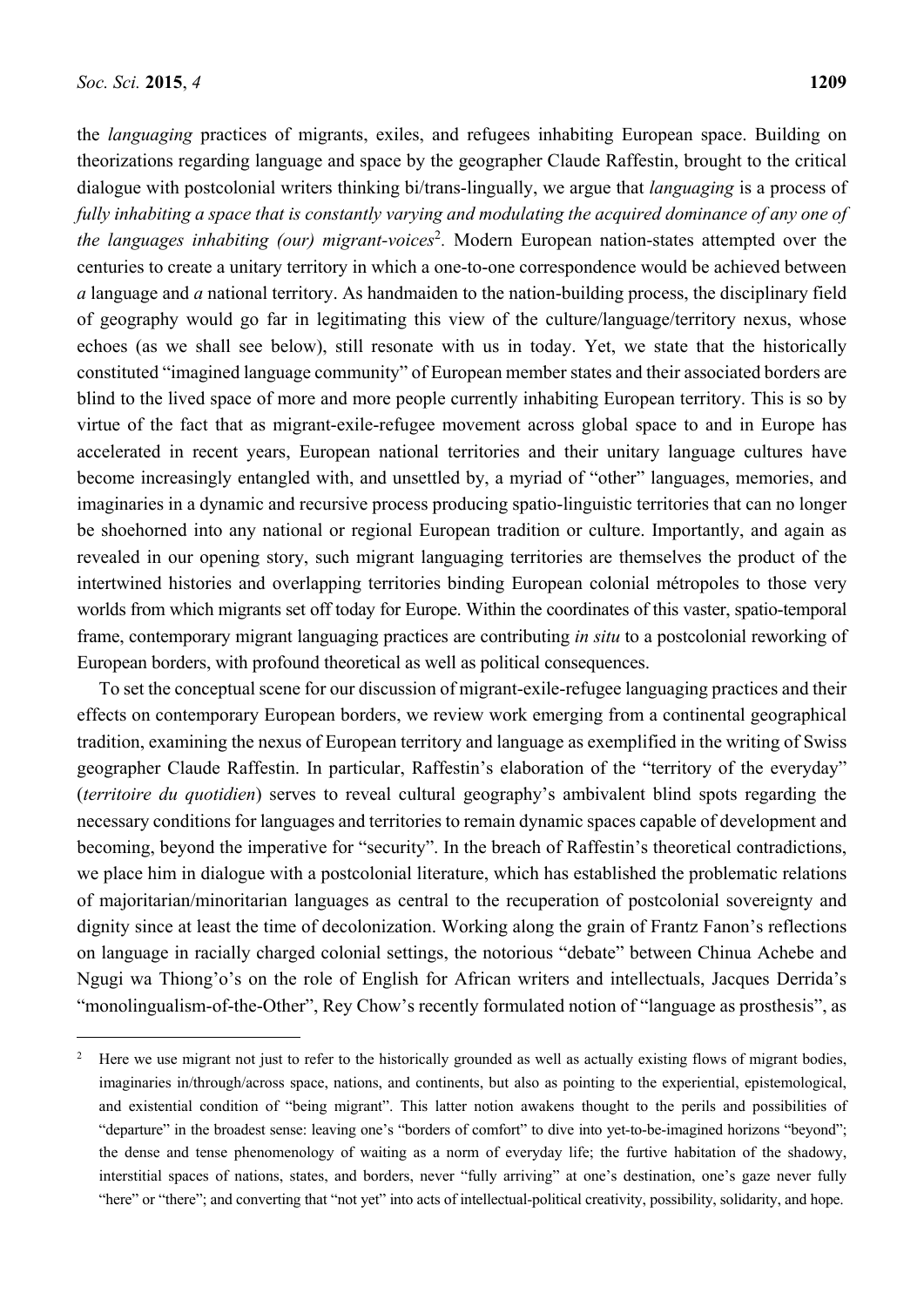well as the work of a range of bilingual writers exploring questions of identity and creativity, we proceed to craft a lens capable of illuminating a range of postcolonial languaging encounters and practices on European territory, drawing on our own experiences as extra-European migrants<sup>3</sup> dwelling in Europe. We conclude by reflecting more generally on the transformed context our findings pose for the ongoing transformation of Europe's borders, viewed not from the high-point perspective of statecraft, but from that of the everyday creativity of migrant languaging practices.

### **2. Dwelling in Claude Raffestin's Language Territories**

In charting a course for a renewed "cultural geography" in the mid-1990s, Claude Raffestin is one of the few geographers to have grappled with the precise nature of language and its relation to territory. Critical of geography's disciplinary proclivity for visual representation—vividly expressed through cartographic modeling—Raffestin lamented the extent to which "geographical thought [would become] devoured by its representation…(entailing) to a certain extent the revenge of visualization over conceptualization<sup>34</sup> ([1], p. 87)<sup>5</sup>. In asking whether a geography of cultural phenomena can be anything other than a mere visual representation of the locational distribution of languages, religions, arts, and literatures, Raffestin proposes another "territorial" and "relational" optic, one which takes into account that "[G]eography is the expression of the knowledge of [a] practice and knowledge that men have of a material reality, namely the earth as it is made available for action so as to satisfy human needs..."<sup>6</sup> ([1], p. 89). For the Swiss geographer, all human cultural needs, including those of communication, have their foundation in the conceptual triad "production-exchange-consumption", the three finding their apt expression in both material as well as immaterial forms. The three elements of this triad are themselves "translated" by complex systems of relations, which in turn implicate "interiority, exteriority and alterity" ([1], pp. 89–90).

As complex systems extending through the trinomial relation of production-exchange-consumption, language and territory "do not need to be rooted in a specific geography" ([1], p. 90). They "may quite simply be there (*être la*), available or produced, for reasons whose causes are elsewhere (*dont les causes* 

<sup>3</sup> Huda Degu and Kolar Aparna are currently active with *Stichting GAST*, a migrant-rights organization located in Nijmegen at the Dutch/German borderland. In addition to working with *Stichting GAST*, Olivier Thomas Kramsch is a member of *Beth Hamifgash*, a civil society-based organization located across the same border in the city of Kleve, Germany (NRW), devoted to resurrecting the memory of Kleve's deported Jewish community, while working on behalf of the city's growing migrant-refugee population there. All three authors are members of the "Asylum University" initiative, a collective of students and faculty at Radboud Universiteit, Nijmegen, dedicated to making the university a safe space for migrants, exiles, and refugees.

<sup>&</sup>lt;sup>4</sup> In what follows, all cited passages of Raffestin's are translated by the authors from the original French into English. Where applicable we provide both the original and translated versions.

<sup>5</sup> "[l]'instrument cartographique, d'auxiliaire est devenu principal, reléguant à l'arrière-plan la pensée géographique qui est ainsi dévorée par sa représentation: c/est en quelque sorte la revanche de la visualisation sur la conceptualisation" ([1], p. 87).

<sup>&</sup>lt;sup>6</sup> "la géographie est l'explicitation de la connaissance de la pratique et de la connaissance que les hommes ont d'une réalité matérielle à savoir la terre telle qu'elle est offerte à l'action pour satisfaire les besoins humains qui constituent une partie des besoins du vivant" ([1], p. 89).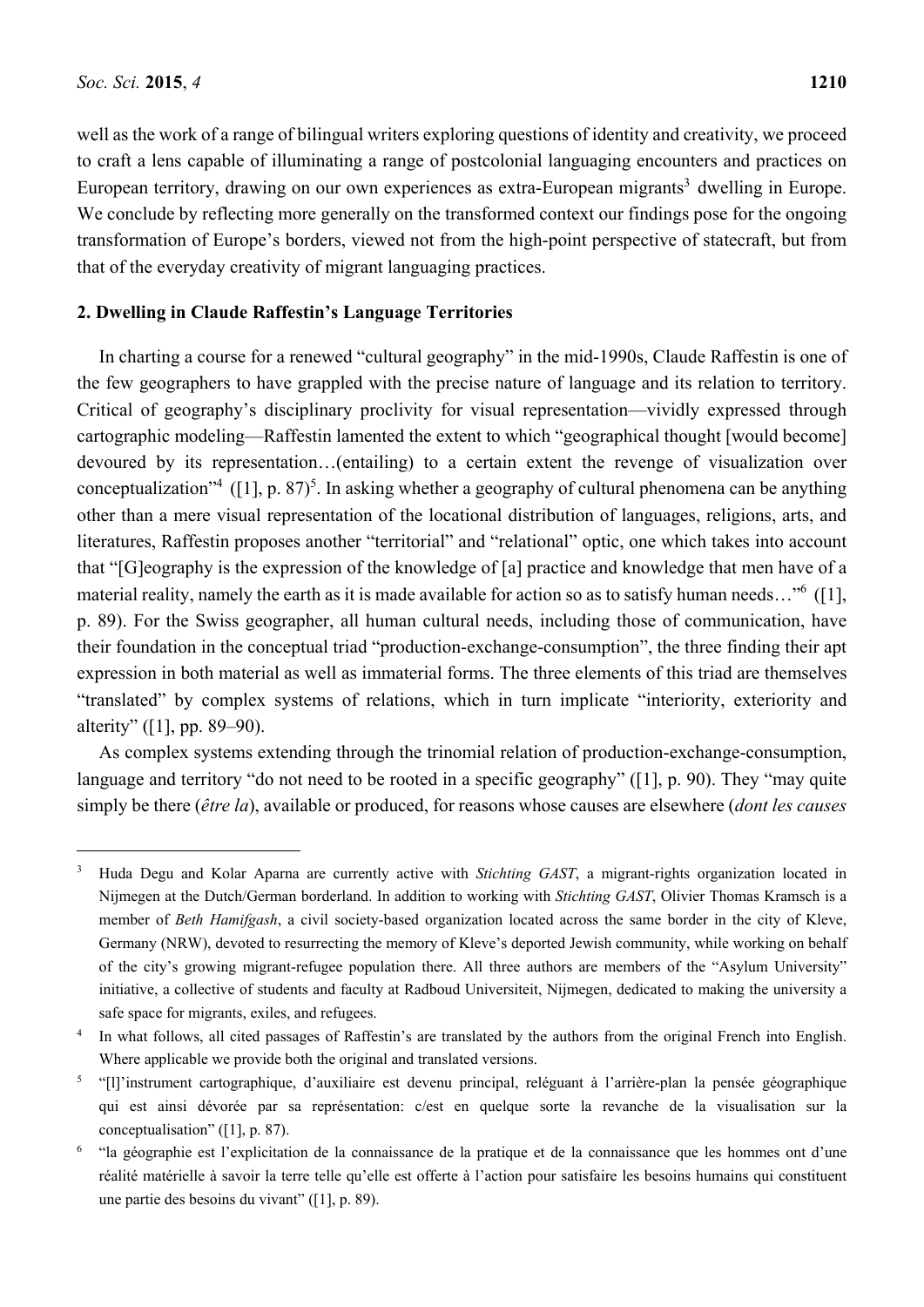sont ailleurs)" ([1], p. 90)<sup>7</sup>. Given the inherent indeterminacy of historical circumstances, there is thus no *a priori* causal relation between language and territory: "any territory can receive any language and any language may be used anywhere"<sup>8</sup> ([1], p. 90). Having said that, for Raffestin the link between language and territory is secured in the ultimate instance by "inhabitants who assure the guaranteed relation to the extent that they are producers of language and territory" ([1], p. 90). At this juncture, the imperative of habitation acquires its full material and symbolic weight in the constitution of both territory and language. "*Habiter*", in Raffestin's usage, is defined as "the ensemble of responses given by a human collectivity under the pressure of [its] needs<sup>"9</sup> ([1], p. 91, drawing on Heidegger [6]). Recognizing the "dynamic" nature of such "needs" in time and space, Raffestin is nevertheless keen to show how the habitation of both territory and language is over-determined by the overarching need for *security*:

"Every representation is inhabited in the sense that it nourishes memory and in so doing a culture which always roots itself in past antecedents…Territory, materialized through its governance, contributes to ensuring the security of the lived being in the present since it assures the stability of places in relation to one another, protection against external menaces, liberation from fear and anxiety, the fixation of limits and the promotion of order, which in turn aims to make norms respected, assure security in recollecting the past hence in memory but also in the projection one may make into the future: one doesn't inhabit the word territory but one inhabits the memory of territory through the words of a language."10 ([1], p. 93, translated by authors).

As suggested in the preceding passage, for Raffestin, "limits" ("*[l]a limite*") are "consubstantial to linguistic production and territorial production<sup>"11</sup> ([1], p. 93). As embodied both in the myth of the foundation of Rome, as well as in the Saussureian bar that cuts off the signifier from the signified, the limit's primary function is to generate difference, and thus to oppose itself to chaos while satisfying the human need for security. In this view, the very origins of limits have biological as well as social foundations, expressed most saliently by the "natural" need for animals to delimit and mark their territory through signs and symbols. This, for Raffestin, signals the "biosocial" origin of all languages and territories ([1], p. 94).

 $\frac{7}{10}$  For what follows, it is noteworthy that Raffestin signals the degree to which "Indo-European languages used in Africa, in Asia or America are, in the majority of cases, imported and have nothing to do with the original territories in which they are used"  $(11, p. 90)$ .

<sup>8</sup> "N'importe quel territoire peut accueillir n'importe qu'elle langue et n'importe quelle tangue peut être utilisée n'importe où: il n'y a pas de relation fonctionnelle obligée entre une langue et un territoire" ([1], p. 90).

<sup>9</sup> "[L]'ensemble des réponses données par une collectivité humaine à la pression des besoins" ([1], p. 91).

<sup>&</sup>lt;sup>10</sup> "Toute représentation est habitée au sens où elle nourrit la mémoire et par là même la culture qui s'enracine toujours dans des antécédents…Le territoire, matérialisé par son aménagement, contribue à assurer la sécurité du vécu dans le présent puisqu'il assure la stabilité des lieux de relations, la protection contre les menaces extérieures, la libération de la peur et de l'anxiété, la fixation de limites et la promotion d'un ordre, que s'efforcent de faire respecter des normes, assurent la sécurité dans le souvenir donc dans la mémoire mais aussi dans la projection que l'on peut en faire dans le futur: on n'habite pas le mot territoire mais on habite la mémoire du territoire à travers les mots d'une langue." ([1], p. 93).

<sup>&</sup>lt;sup>11</sup> "[C]onsubstantielle de la production linguistique et de la production territoriale" ([1], p. 93).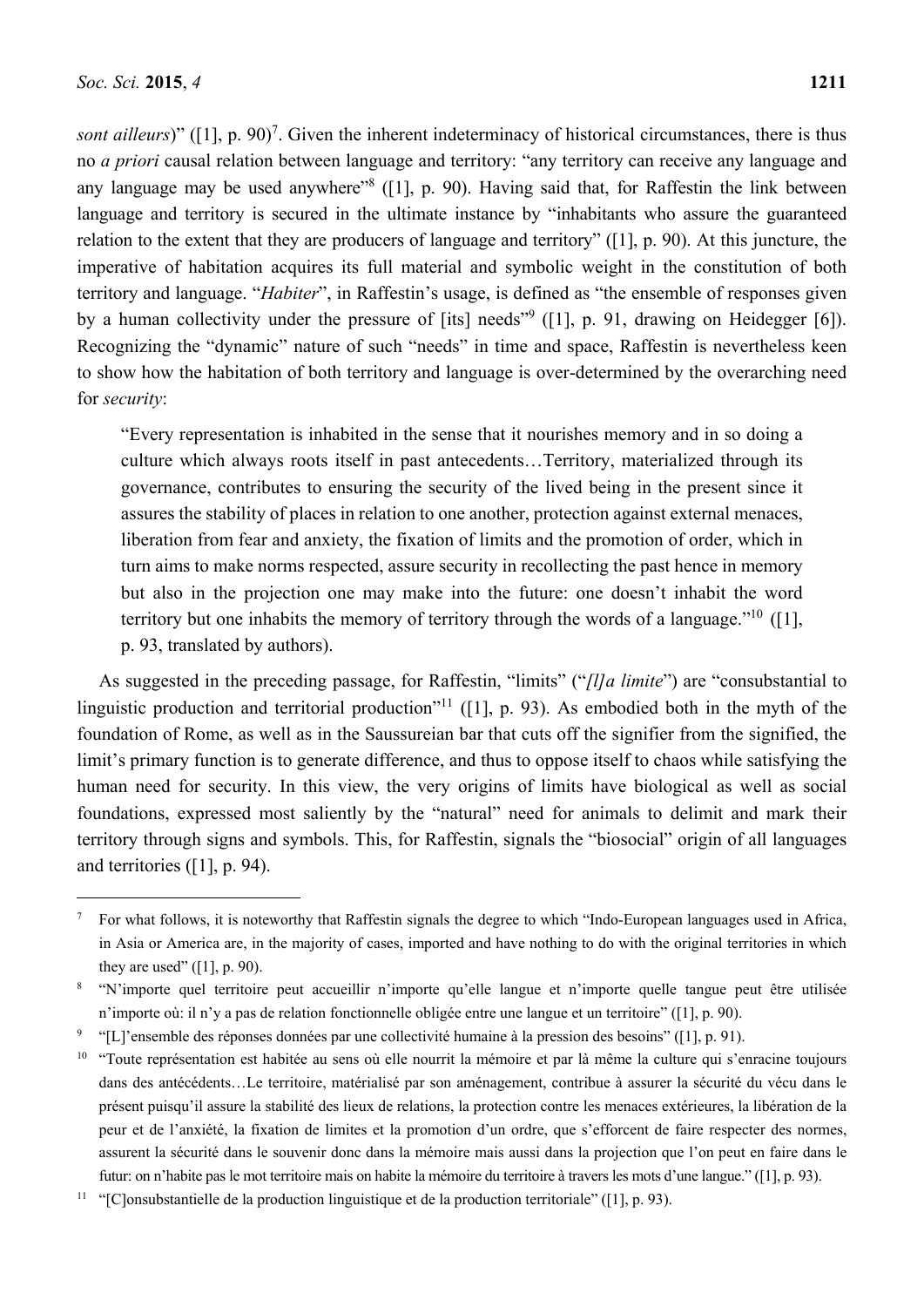To put analytical flesh on the bones of his explanatory framework, Raffestin proceeds to sketch a four-part typology of the language/territory nexus.

### *2.1. Territory of the Everyday*

(*Territoire du quotidien*): that territory in which everyday life takes place (*se déroule la vie courante*), one which is "taken for granted" ("*ce qui qui va de soi*", with an intellectual nod to Henri Lefebvre). A "pyramid of needs" constructs itself within this territory of the everyday: physiology, security, belonging, love, "*etc.*"12 ([1], p. 96). Such a territory is characterized more by discontinuity than continuity; it can be characterized as an "archipelago of places immersed in time" (*archipel de lieux qui baignent dans du temps*) that one must "overcome in order to move from one to the other" (*qu'il faut vaincre pour passer de l'un a l'autre*). These places, isolated one from the other, are often terminals (*terminaux*) that render us blind to the interstitial spaces which we traverse but which we do not really inhabit (*nous traversons mais que nous n'habitons pas réellement*), spaces of mobility such as the metro, train, car, *etc.* To this territory of the everyday corresponds a language of the everyday, or a "vernacular language" (*langue vernaculaire*), whether in the form of a dialect or a language carved out of (*découpée a l'interieur d'une*) a dominant language, such as English, French, German, Spanish, or Italian. Vernacular language, in this context, in addition to communication, serves the function of "communion", by which is meant the tacit codes which lead the users of vernacular language beyond the mere functionality of communication to "conviviality" (*convivialité*) ([1], p. 97).

#### *2.2. Territory of Exchange*

(*Territoire des échanges*): such a territory articulates different levels within a scalar system that implies a region as well as a nation or the world. A territory that is open and fluid (*ouvert et fluide*), in constant flux and perpetual motion (*en remaniement constant, en mouvement perpétuelle*), whose intensity and scale varies in relation to the exchanges under consideration ([1], p. 98).

#### *2.3. Territory of Reference*

 $\overline{a}$ 

(*Territoire de référence*): a territory whose nature is utterly singular (*tout a fait singulière*), whose definition is hard to pin down to the extent that it emerges simultaneously from a material [base] as well as from an idea (*a la fois au matériel et a l'idée!* emphasis in the original) ([1], p. 98). A territory of reference "is precisely that of one's historical background" (*est justement celui des antécédents*), a definition that does not come without "numerous problems of interpretation" due to the fact that a territory of reference may no longer exist materially but may exist in the reconstituted collective memory (*mémoire collective reconstitutée*), as demonstrated by the history of African-Americans in America ([1], p. 98, citing Steiner, 1986). This territory has "more of a relation with culture and a way of thinking about space and time than with a territory embedded in historic temporality (*la durée historique*) and

<sup>&</sup>lt;sup>12</sup> "Ce territoire qui va de soi est celui dans lequel se construit la pyramide des besoins: besoins physiologiques, de sécurité, d'appartenance, d'amour, *etc.*" ([1], p. 96).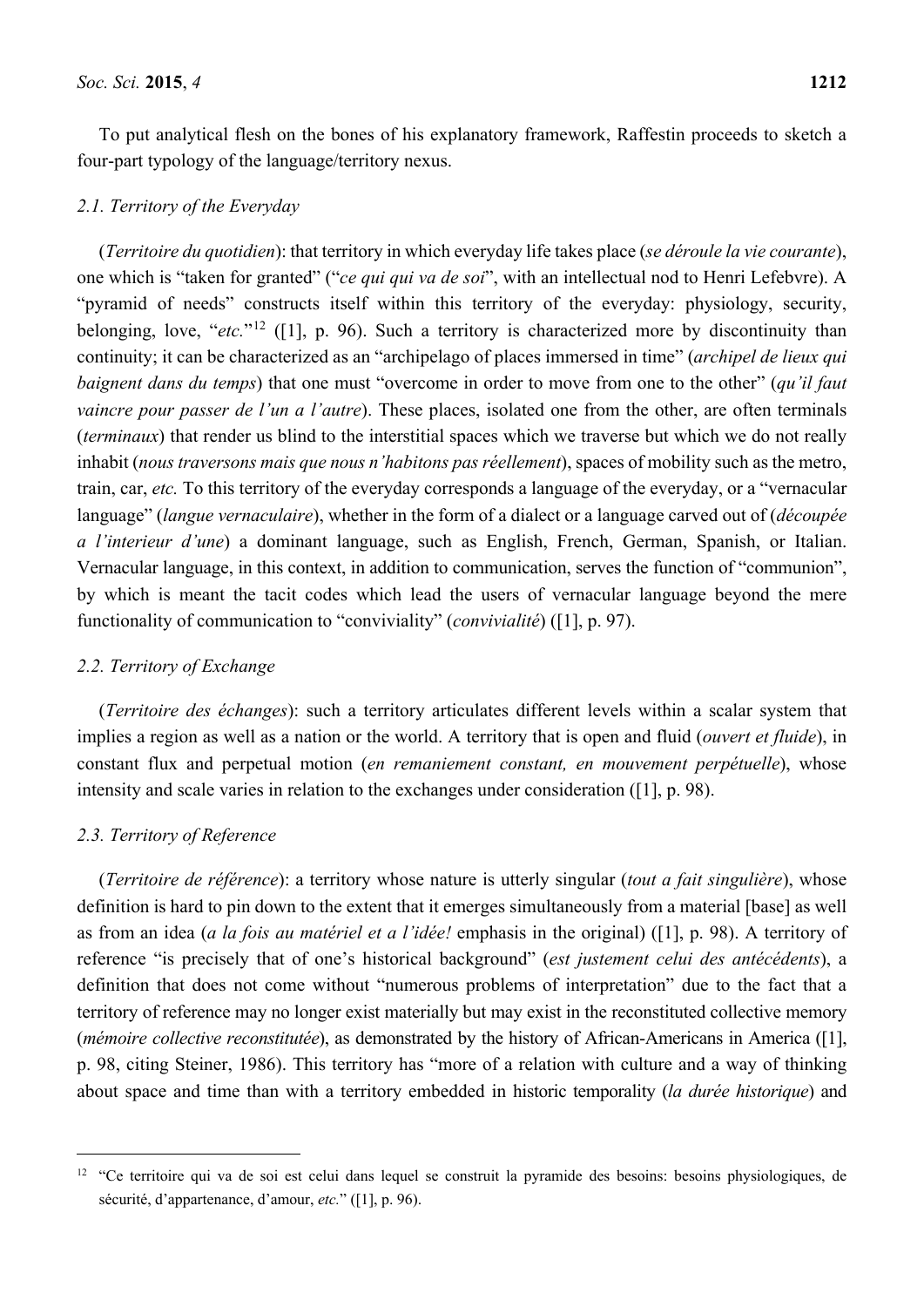certainly the density of historicity"13 ([1], p. 99). Raffestin locates the most ancient territories of reference for Western society (*société occidentale*) in Greece and Rome. In the modern period, he points out that Italy and Greece have served as a territory of reference for many Europeans from the 16th–20th centuries, as has France since the 18th century for central and eastern Europe, including Russia, and, for a large part of the world (*une grande partie du monde*), America. These territories of reference cannot be inhabited in the material sense, but may be so in an "ideal sense" (*au sens idéal*) in, along with, and through language, or languages (*la langue ou mieux les langues*). A key figure here for Raffestin is Heidegger, who "inhabited" ancient Greece throughout his life via the Greek language, and who is perceived to have suffered as a result of the time-lag and disjuncture between the territory of reference of ancient Greece and the "real" territory of actually-existing Greece ([1], p. 99).

## *2.4. Sacred Territory*

 $\overline{a}$ 

(*Territoire sacré*): Sacred territories and sacred languages are intimately bound up in the foundational religious texts—the Koran, the Old and New Testaments—each of which attempts to found a sacred community (*communion*) on the basis of an "absolute" conjoining of language and space. Throughout history, nation-states around the world are observed to have "sacralized" territory, language, and many borders (*beaucoup de frontières*), the latter often being controlled and defended as were the sacred spaces of temples and cities in the past ([1], p. 101). Similarly, in France, since the French Revolution, language has been sacralized to the degree that, as the primary vehicle for the dissemination of the declaration of the "rights of man", the French had to extirpate all rival language groups (*les patois*) so as to erect itself as sole language of *L'Hexagone*.

By way of this conceptual typology of territorial/linguistic practices, Raffestin proposes the disciplinary grounding for a renewed cultural geography, one which has the virtue of opening continental European geography to the "language question" as a dynamic process composed of both material as well as immaterial domains, in dialogue with the past and open to future-oriented action. In our view, Raffestin's conceptualization of the language-territory nexus, while opening a vital beachhead for geography into the linguistic realm as well as for linguists into the geographic realm, nevertheless remains informed by an overarching and primordial "need" for security that traps it in an essentialist and organicist understanding of the communitarian underpinnings of both language and territory. Here, territories and (their) respective languages are best conceived as isolated, self-enclosed (dare we say, cantonal?14) units, steeped in a regionalist *longue-durée* that elides Europe's long-standing practice of linguistic standardization as the foundation of nations and nationalisms, alongside imposing its metropolitan languages across vast swathes of the planet through overseas imperial rule. Raffestin's theoretical landscape is therefore unable to acknowledge the intertwined linguistic histories and overlapping territories of tongues at work in the constitution of European linguistic space, precisely through the blurring of linguistic boundaries and intermeshed languaging practices [7–11].

<sup>&</sup>lt;sup>13</sup> "[P]lus en relation avec la culture et une manière de penser l'espace et le temps qu'avec un territoire engagé dans la durée historique et surtout l'épaisseur de l'historicité" ([1], p. 99).

<sup>&</sup>lt;sup>14</sup> Professor Raffestin is speaking from a Switzerland that follows an administrative system of "cantons" that also serve as political territories and are symbolic of regional identities.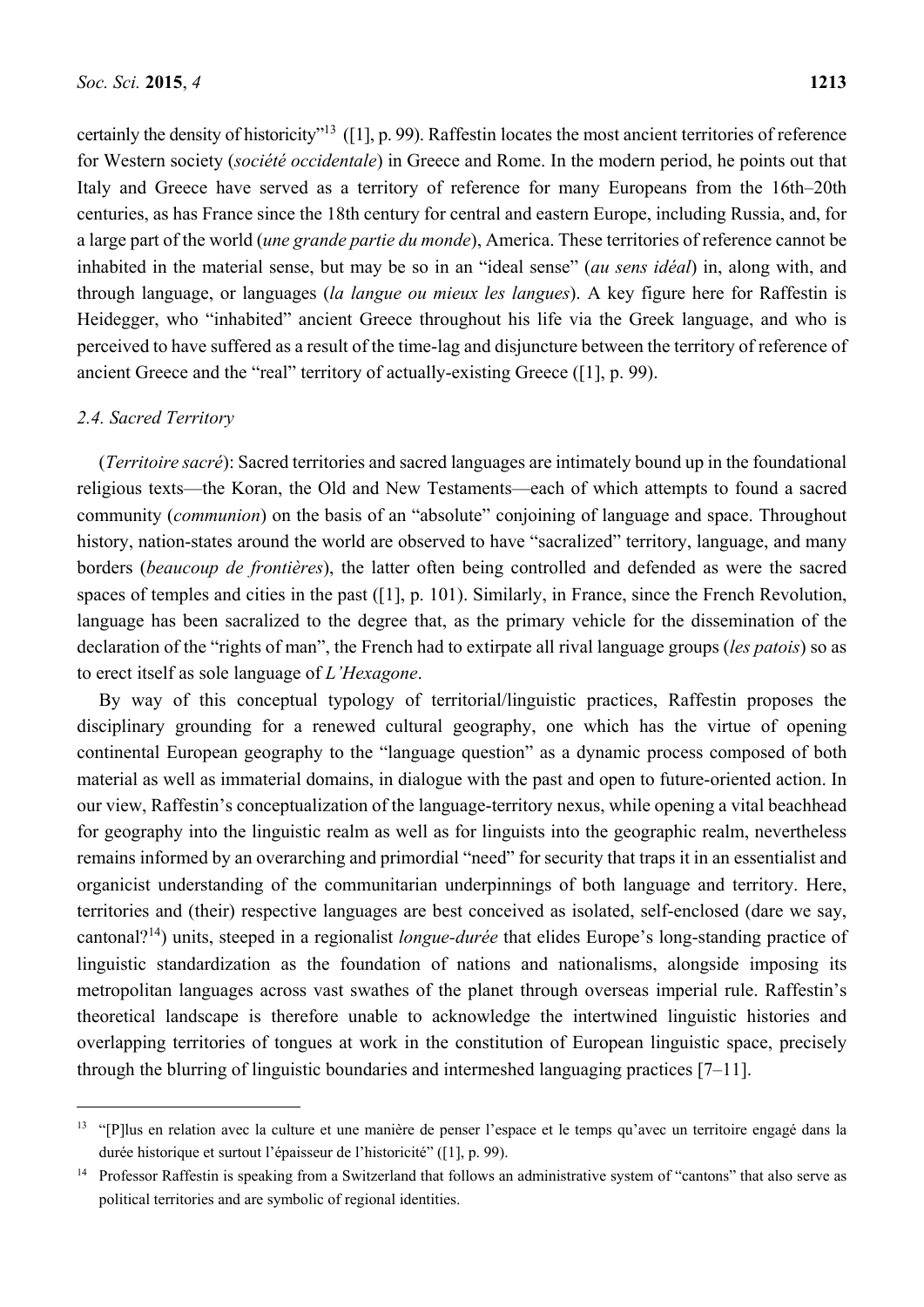In this respect, Raffestin's language/territory conceptual framework is historically as well as geographically distorted, if not disingenuous. Ironically, it also replicates the visual-cartographic blind spot he so strenuously condemns, arbitrarily cutting off Europe from the myriad of territorial as well as linguistic relations that have historically connected it to the rest of the world. An unfortunate consequence of this move, we believe, is that such a view holds fast to a notion of language and territory that remains fearful, defensive, and closed in on itself, unable to adapt to the worldly conditions of heightened mobility, migration, and extraterritorial flow affecting more and more people currently inhabiting European space. For us, an urgent question remains: how can linguistic territories inter-articulate with one another to produce language spaces that avoid closing in on each other (*renfermement sur lui*) and thereby bordering themselves from historical change, alterity, and difference? Other than reminding us that all "human culture" is composed of a triangle whose summits are delimited by the mediating elements "work, language and territory" (*le travail, la langue et le territoire*), the Swiss geographer closes his essay with precious few signposts.

Perhaps we can step in the breach of Raffestin's self-professed "lacunae" and "paradoxes" in order to re-*orient* his by now two decade-old cultural geographic research agenda in "another" direction, this time not from the safe, cantonal heartlands of the European continent<sup>15</sup> but from its extraterritorial, mobile, often precarious and worldly margins [12,13]. We thus begin the task of what we might productively call a migrant refashioning of Raffestin's "Europeanist" territory/language framework. This we attempt through a process of conceptual *détournement*, drawing on the Swiss geographer's own doubts and "lacunae" so as to think in solidarity with them while pushing them in directions he may not have foreseen at the time of his writing. In setting the stage for such a detour, we propose to define the essence of postcolonial migrant languaging by re-articulating two of Raffestin's core ideas: (1) re-inhabiting language's "absence(s)" as postcolonial prosthetics and (2) re-envisioning the discontinuous, interstitial territories of the everyday as sites for border-crossing trans-lingual migrant solidarity.

#### **3. Postcolonial Languaging**

 $\overline{a}$ 

Reading and speaking from a different Europe more than two decades on since Raffestin crystallized his language territories, we urge for a thorough re-reading of the same via the multi-dimensional lens provided by the rich body of postcolonial writings on the language question by writers across different (border) positionalities (elaborated below). As is often the case through acts of careful reading, the seeds of auto-critique lie just under the topsoil of any narrative. A remarkable moment appears in Raffestin's thinking when he recognizes the limits of his own "limit" conceptualization in articulating the relation between language, territory, and borders. This moment-*limite* emerges at first "through a glass darkly", by attributing negative qualities to languages that do not adhere to the strict language-territory-limit model he has previously and so authoritatively established. Reading as we do "from the outside" of European geographical knowledge production—one that is located as such in and through migrant imaginaries of and in Europe—we may call this move Raffestin's "disciplinary unconscious", one which acknowledges gaps, holes, and fissures in his own (and his field's) explanatory edifice. Raffestin begins

<sup>&</sup>lt;sup>15</sup> Professor Raffestin teaches at the Université de Geneve, Switzerland.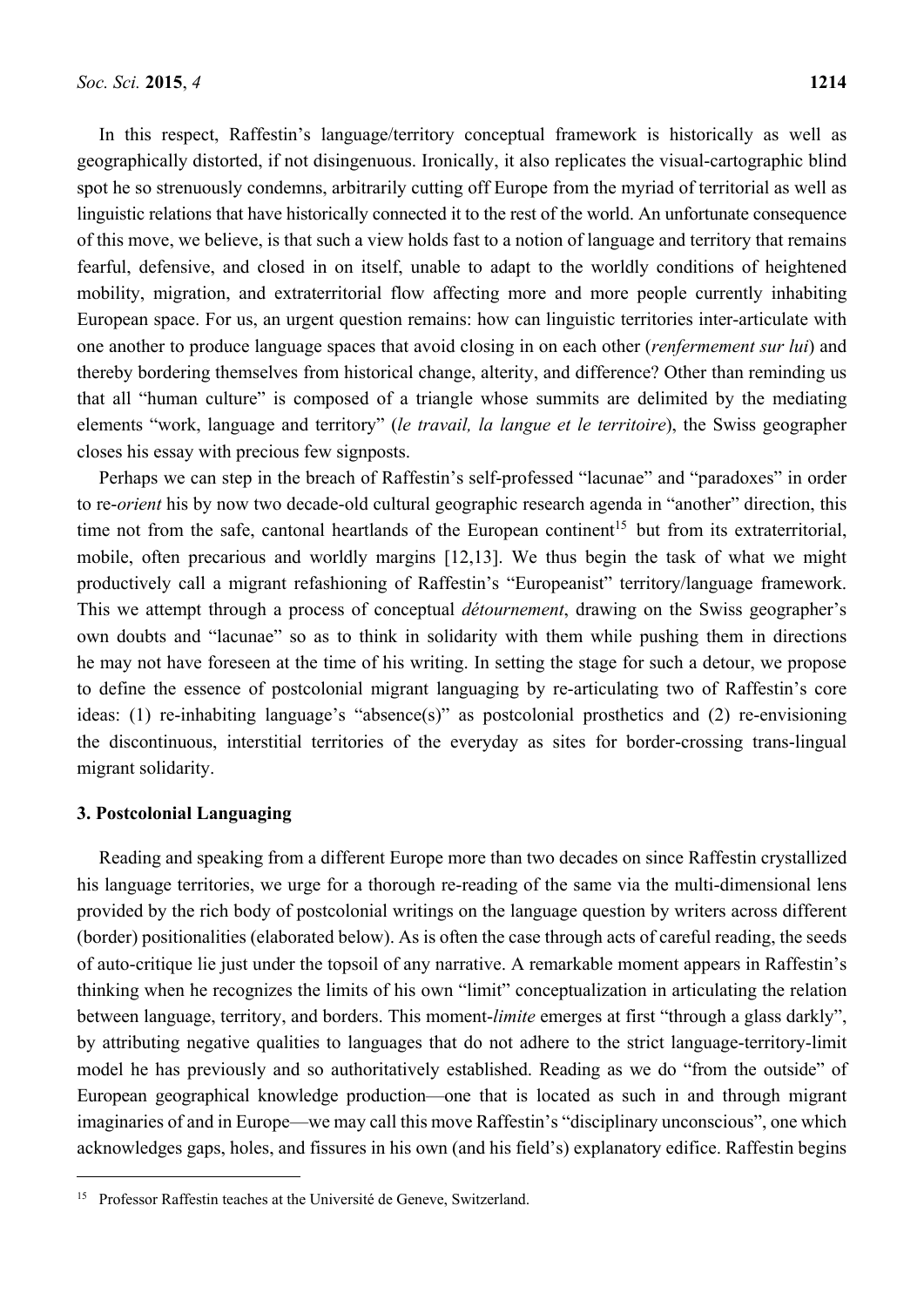his self-reflexive critique by noting a "flawed paradigm" (*paradigme lacunaire*) working at the interstices of language and territory. Although there is a "narrow relation" between linguistic production and the production of territory, the relation is not exhaustive: "it is precisely in the lacunae and gaps (between language and territory) that cultural differences are made visible" ( $[1]$ , p. 95)<sup>16</sup>. In his view, cultures can best be identified (*repérér)* through the "differentiation of their lacunae" ("différenciation de leurs lacunes") ([1], p. 95).

Though Raffestin attributes only deficient qualities of language use to describe such lacunae—"there are languages that produce nothing, a little or a lot on the basis of this or that physical or social element"17 ([1], p. 95)—we can recuperate this abject register ("abject" because lacunae is understood in a linear way of some languages being "more" or "less" in their capacities for socio-cultural production) in such a way as to formulate a first proposition of languaging: in a context of postcolonial movement, language *is by definition fissured with absence.* This is so because, as migrants, we are constantly caught in spatio-temporalities that deterritorialize a dominant language to which we find ourselves exposed. In our experience, such a hegemonic language could be the legal language of immigration in a host country that we happen to find ourselves in and perceive as "alien". Or it could be a dominant mother tongue or official host language attached to one's country or region of origin, positioned in an often fraught relation to the power geometries of "Other" national, European languages in a diversity of settings, but also, most importantly in relation to the dominant language(s) and tongue(s) we carry with us from our migrant trajectories. The negotiation, apprehension, and appropriation of a dominant, national host language, is a key part of our migrant-languaging journey(s). However, most importantly for us, rather than involving the eradication of any original mother tongue or any reclamation of a singular pure "original" tongue, languaging means fully inhabiting a space that is full of creative potential precisely because of navigating against the acquired dominance of any one of the languages inhabiting our migrant-voices. Viewed from our migrant-languaging perspective, Raffestin's "lacunae", rather than signaling a lack, gesture to a range of latent and hidden possibilities inhabiting postcolonial languaging. Indeed, they gesture to alternative geographies and geographical imaginations that rumble under the surface of any host or dominant language, producing productively de/re-territorializing effects, if not the very reinvention of territories.

Secondly, and starting from the body, space comes to be racialized fundamentally by "an encounter with language" [14] (elaborated below). Reflecting on such inter-subjective emotionalities we argue that rather than being a fixed "thing" to be acquired and mastered, postcolonial languaging—drawing on an ethos of survival (in the sense of Bourdieu's "*habiter*" [15]), leads to the creative reinvention of everyday, lived space, emerging in turn from an actively adapting *habitus* that can only be grasped as futuristic becoming. This migrant creativity in the face of racialized domination can be seen as a response to "the lingering work of language in the form of skin tones and sound effects"; in the very act of "naming" the migrant, the foreigner, language operates a cut between "community" and "arrest, seizure and expulsion" ([16], pp. 2–3, 14). *Language thereby produces a border*, whereby racialized and

<sup>&</sup>lt;sup>16</sup> "C'est justement dans les lacunes et les manques que les différences de culture se donnent à voir" ([1], p. 95).

<sup>17 &</sup>quot;Il est des langues qui produisent rien, peu ou beaucoup à propos de tel ou tel élément physique ou social*"* ([1], p. 95).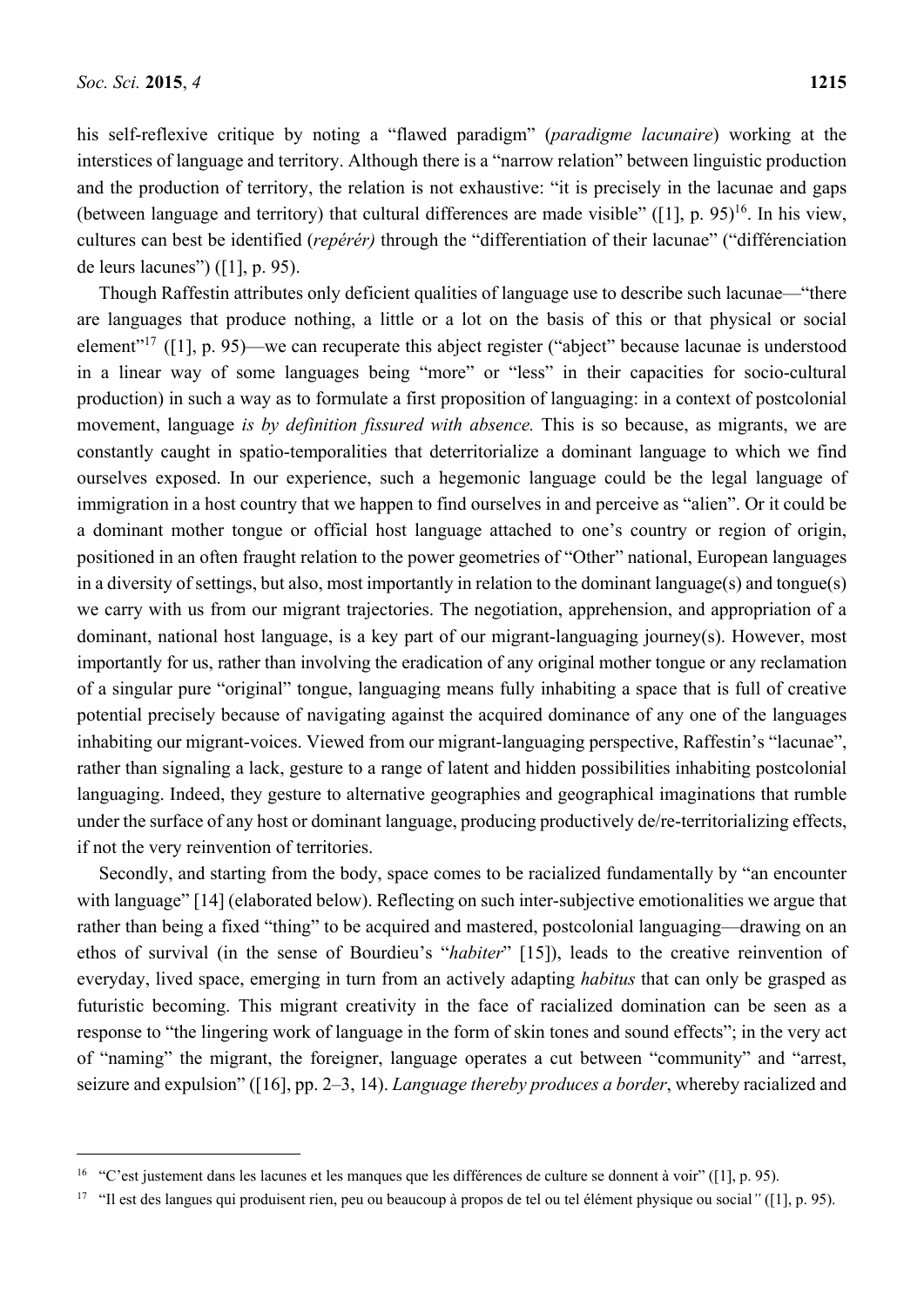often nationalized relations of Us/Them are established, defined by deep asymmetries of power. The inherent violence of that linguistic bifurcation is well-captured by Chow:

"Fanon's 'dirty nigger' and 'negro'…place this force/violence at center stage, revealing 'amputation' to be the jagged edge in the racialized scene of interpellative contact. In Fanon's reading, racialization demands to be grasped first and foremost as an experience of language, not least because lingual relations are themselves caught up in the aggressive procedures of setting apart that racialized naming and interpellation ineluctably intensify." ([16], pp. 6–7).

The dangers stemming from the jagged border edges of racialized and nationalized language is ultimately recognized by Raffestin himself. Having earlier posed language and territory as a quasi-biosocial "limit", he acknowledges the limits of his own "limit (or, b/order-thinking"), to the degree that, pushed to its logical conclusion, the absolute conflation of language and territory would produce its own form of terror. He refers explicitly to this risk when mentioning a "curious paradox" of sacred territory:

"[T]he sacred, which proposes security, tends to become a factor of insecurity to the extent that it is pushed towards fundamentalism, invading the entirety of the social field and eliminating all that does not conform to it. It creates insecurity by a sort of closing in on itself, breaking off all bonds with an alterity which opposes it with difference: it wishes to be the absolute limit, in other words negating the existence of all that is not it. At this point it is the negation of communication and communion with the outside"<sup>18</sup> ([1], p. 100).

How to escape the "prison-house" of this language-territory *limite*? With Rey Chow, we propose one form of "escape" is to see "the reality of languaging as a type of prostheticisation" ([16], p. 14). Here, we invoke the multiple languages rumbling under the power geometries of any colonially-imposed, hegemonic language, as well as the knowledge of the "impermanent, detachable, minoritarian and (ex)changeable" nature of any language ([16], p. 15). For Chow,

"In this extreme conceptual shift lies a chance of overturning the burden of negativity that tends to attach itself tenaciously to languaging as a postcolonial experience. The libidinal or figural logic that accompanies racialized language relations can then, perhaps, proceed beyond the familiar, subjective feelings of loss, insult, injury, and erasure that imbue so much of postcolonial thinking and writing. Rather than being signs of inferiority, for instance, aphasia and double disfigurement can be conceptualized anew as forms of (unveiling), as what exposes the untenability of 'proper' (and proprietary) speech as such." ([16], p. 15).

As with any other prosthetic body part, recognition of the inherently prosthetic nature of tongues in postcolonial settings releases us at once from the great and still-unresolved drama of postcolonial languaging, encapsulated in the classic debate between Nigerian writer Chinua Achebe and, a generation

<sup>&</sup>lt;sup>18</sup> "[L]e sacré qui postule la sécurité tend à devenir un facteur d'insécurité lorsqu'il est poussé jusqu'à l'intégrisme en envahissant tout le champ social et en éliminant tout ce qui ne se rapporte pas à lui. Il crée l'insécurité par une sorte de renfermement sur lui en rompant tous les liens avec l'altérité qui lui oppose une différence: il veut être la limite absolue, autrement dit nier l'existence de ce qui n'est pas lui. A ce point, il est négation de la communication et de la communion avec l'extérieur" ([1], p. 100).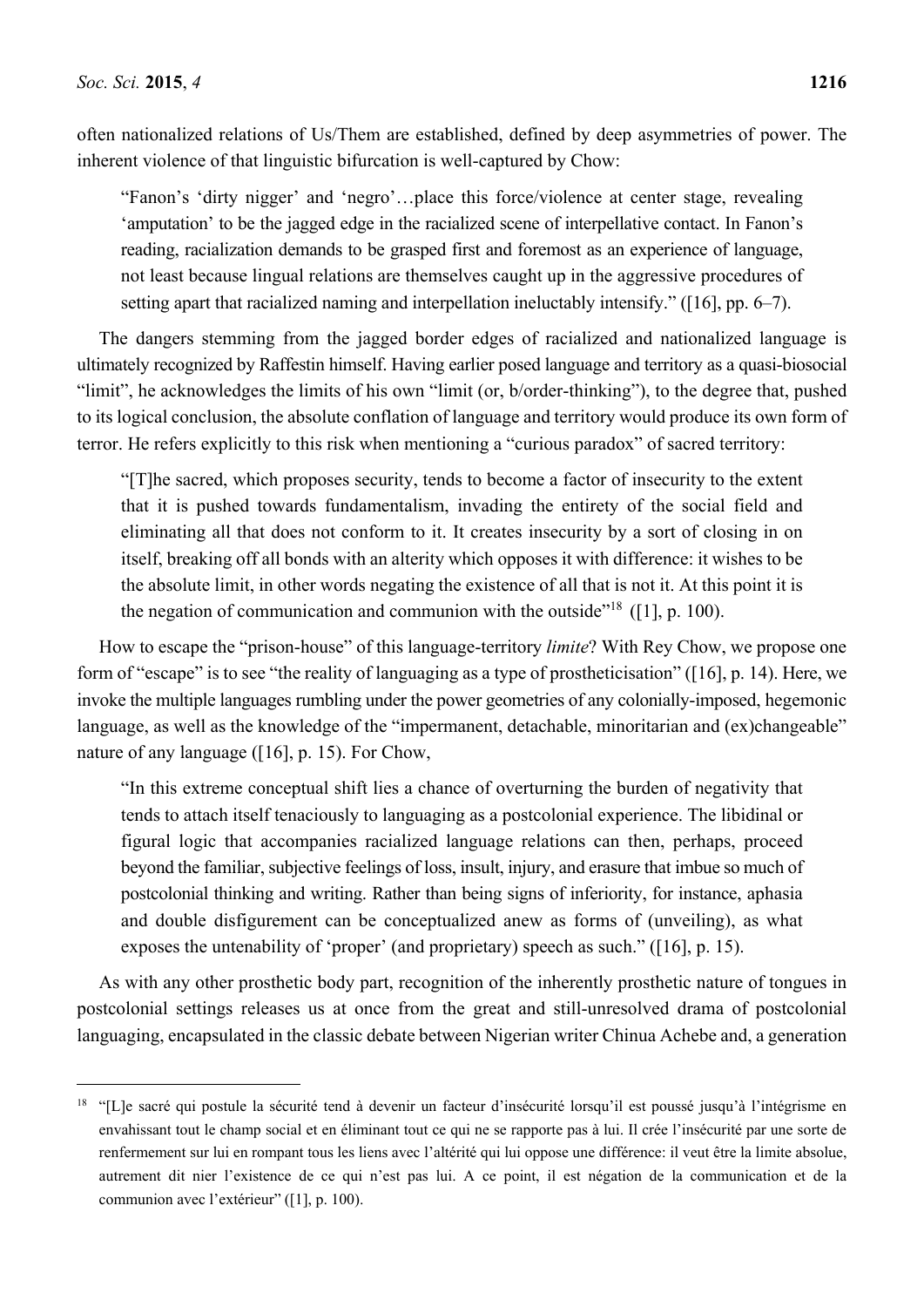later, writer/activist Ngugi Th'iongo. In his well-known effort to define the relation of newly independent African writers and the English language, Achebe claimed:

"My answer to the question 'Can an African ever learn English well enough to be able to use it effectively in creative writing?' is certainly yes. If on the other hand you ask: 'Can he ever learn to use it like a native speaker?' I should say, I hope not." ([17], pp. 91–103).

Parrying his mentor, and acutely aware of the alienating influence of the English language in the education of the African child, Thiongo responded a decade later by advocating the use of indigenous African languages, such as his local Gikuyu, rather than English:

"The language of an African child's formal education was foreign. The language of the books he read was foreign. The language of his conceptualization was foreign. Thought, in him, took the visible form of a foreign language…The child was now being exposed exclusively to a culture that was a product of a world external to himself. He was being made to stand outside himself to look at himself." ([18], pp. 4–32).

For all its virtues, in our view the Achebe/Thiong'o *affaire* succeeded in presenting the postcolonial world with a false choice: *either* global, cosmopolitan English capable of reaching out to a world audience, *or* the consolations of one's indigenous, local native language. In a curious parallel with Raffestin's linguistic territories, the "recovery of self" after colonial rule would enforce a one-language-one-territory matrix, and would thus militate against the hybrid use of multilingual tongues on any given territory. Indeed it would largely be assumed that being bi- or trilingual constituted a tragic handicap, rendering the alienated speaker a "stranger to oneself", a melancholy creature ultimately condemned to loss and silence. Such postcolonial diffidence towards multilingual subjectivity would be startlingly reinforced a decade later in Jacques Derrida's seminal 1998 book-length essay, *Monolingualism of the other; or, the prosthesis of origin*. Reflecting on his fraught relationship to the French language, and contrary to what one might expect from someone who has grown up in a French colony (Algeria), Derrida does not claim adherence to a non-French mother tongue. Rather, he ceaselessly invokes speaking only one language:

"I am monolingual. My monolingualism dwells, and I call it my dwelling; it feels like one to me, and I remain in it and inhabit it. It inhabits me. The monolingualism in which I draw my very breath is, for me, my element. Not a natural element, not the transparency of the ether, but an absolute habitat. It is impassable, *indisputable*: I cannot challenge it except by testifying to its omnipresence in me. It would always have preceded me. It is me." ([19], p. 30).

However, in what he himself terms a "performative contradiction" ([19], pp. 2–3), Derrida defines the conditions for inhabiting French (while being fully inhabited by it) in a way that foregrounds his utter lack of possession of the language:

"I only have one language: it is not mine…[I]t will never be mine, this language, the only one I am thus destined to speak, as long as speech is possible for me in life and in death; you see, never will this language be mine. And, truth to tell, it never was." ([19], pp. 1–2).

While we appreciate Derrida's lyrical attempt to resolve the postcolonial "language question" posed by Achebe and Thiong'o, and are sympathetic to his formulation of language-as-dwelling based on an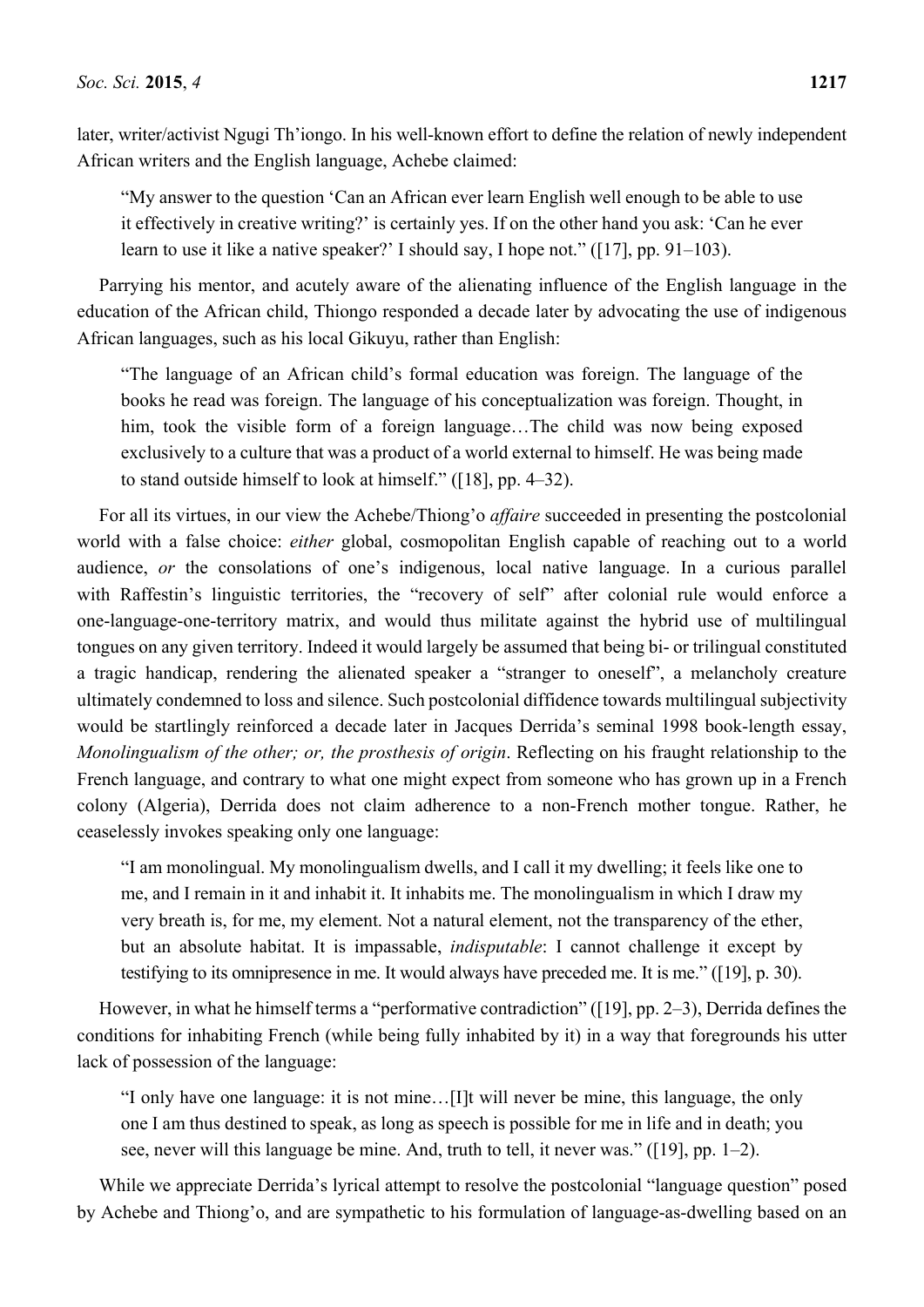existential absence (of a mother tongue) attached to the same, we nevertheless remain slightly unsatisfied with his lack of possession. Such a stance, we believe, is ultimately disingenuous in that it avoids engaging with the racialized and nationalized scene of languaging as a tense and expectant field of power between majoritarian and minoritarian languages, and forecloses exploring the political possibilities, pains, and joys attached to inhabiting a multi-lingual subject position [2,20]. Here we would like to draw on a rich tradition of reflection by bi- and trilingual authors, for whom writing and speaking in multiple tongues cannot be shoehorned into a binary either/or, majoritarian/minoritarian language stance. For such authors, languaging across borders—caught as they often are between multiple "home" and "destination" countries—inevitably requires a complex, palimpsest-like form of habitation ("*habiter*") emerging from the ceaseless shuttling back and forth between "absent" and "present' languages (depending upon the "accidental" geographies in which they have room to play). Languages *haunt one another across nation-state borders*, and in the process often produce original, de- and re-territorializing effects in multilingual migrant subjectivities.

Thus, reflecting on her position as "a woman, and French language novelist", Algerian writer Assia Djebar deploys a Derridean register when she claims "my literary writing, in its original text, can only be in French" ([21], pp. 19–20). Yet, as an "Arabo-Berber woman…writing in French", Djebar was early on aware of the French language as a veil: "a veil over my individual self, a veil over my woman's body; I could almost say a veil over my own voice" ([21], p. 21). This veiling of the voice through the French language is double-sided; while it provides Djebar the capacity for "suggestion and ambiguity", allowing her to "hide…somewhat", it also produces a "voluntary muteness…[a] sudden aphasia". By repossessing French "like a landlady", not an "occupant with hereditary rights", Djebar is able to make of the French language "a welcoming home, maybe even a permanent place where each day the ephemeral nature of dwelling is sensed" ([21], p. 21). Unlike Derrida's 'possessionless' use of French, Djebar's "repossession" produces:

"A woman's space that willingly inscribes at the same time her inside and her outside, her intimacy and her unveiling, as much her anchor as its opposite, her navigation. Writing that could historically signify my extraterritoriality yet is becoming, gradually, my only true territory." ([21], p. 22).

Such a re-territorializing of French, for Djebar, allows her to "cross the threshold [of the French language] freely, no longer submitting to a colonized situation" ([21], p. 21): "I, as author, *have found my space in this writing*" ([21], p. 22, emphasis added). From an alternatively re-rooted relation to the French language, speaking across (Anglophone) Canada and France, author Nancy Huston writes:

"A person who decides, voluntarily, as an adult, unconstrained by outside circumstances, to leave her native land and adopt a hitherto unfamiliar language and culture must face the fact that for the rest of her life she will be involved in *theatre, imitation, make-believe*." ([22], p. 55, italics in original).

Huston's positionality as opposed to Derrida acknowledges the existential condition of "being migrant", in which the choice of inhabiting a monolingual space is often not an option. In Huston's "theatre of exile", imitation of the host language "depends on how good an actor you are'; some foreigners are able to 'pass''—"a bit like the quadroons or octoroons...invented for those American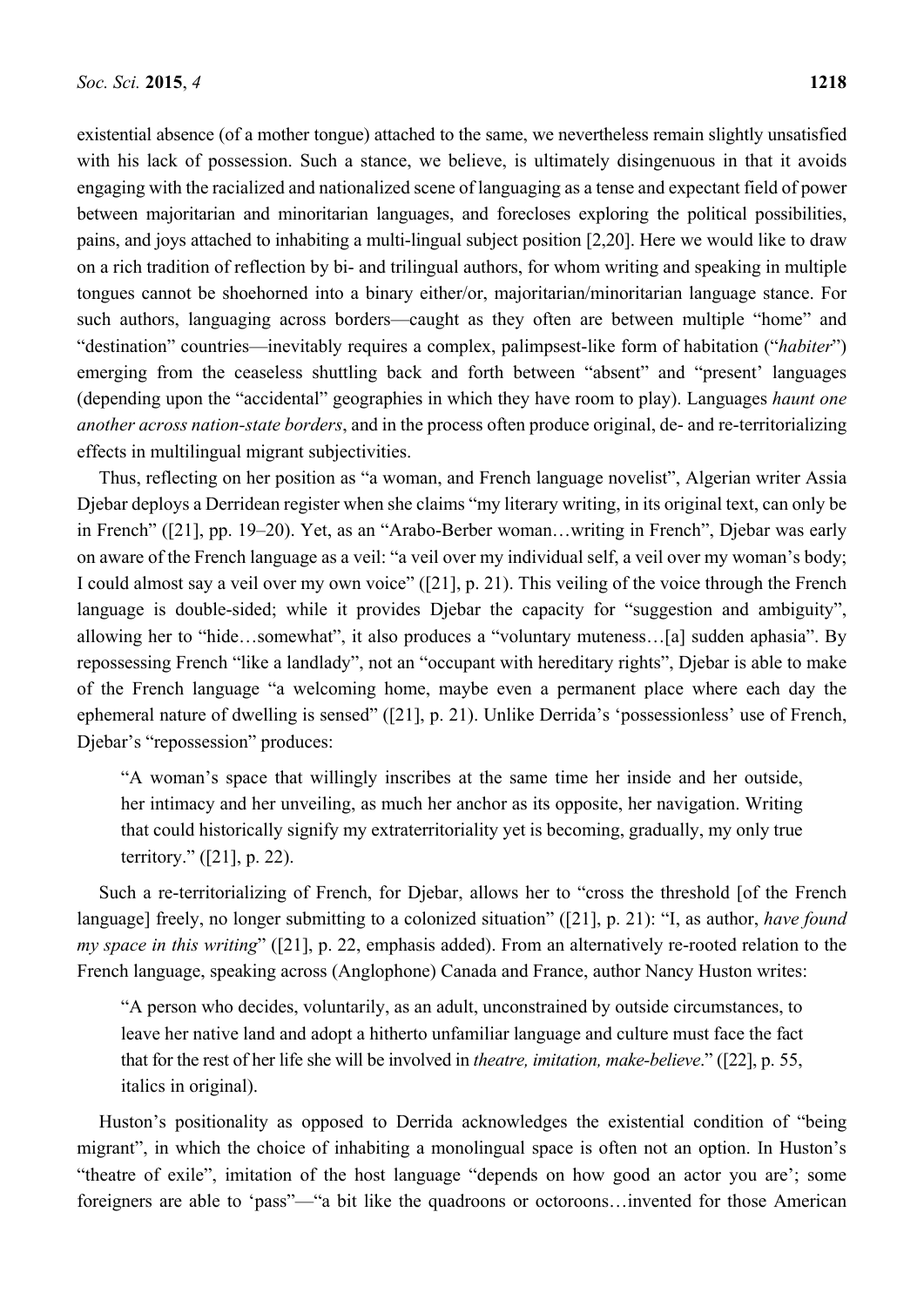blacks who took bitter pride in 'passing' for white" ([22], p. 56). In France, "passers" are quickly sniffed out, and put in their place. However, for Huston, whereas for many there may be found a general prejudice against those who speak with an accent (Derrida himself confesses to this weakness ([19], p. 23)), "my own (equally irrational) prejudice is in their favor" ([22], p. 59). Foreign accents, for this Québécois, produce "interest and empathy". "Ah", she says to herself, "That person is split in two. She's got a *story*" ([22], p. 59). Huston elaborates:

"Because if you know two languages, you also know two cultures—and the unsettling effects of going back and forth between them, and the relativization of each by the other. For this reason, it often seems to me that people with accents are more "civilized" (by which I mean subtler and less arrogant) than monolingual impatriates…In a sense, *foreignness is a metaphor for the respect every individual owes every other individual*." ([22], p. 59).

For Huston, the inherently prosthetic nature of all languages is revealed in the fact that by acquiring a second tongue, the "naturalness" of the first language is destroyed; "from then on, nothing can be self-evident in any tongue; nothing belongs to you wholly and irrefutably; nothing will ever "go without saying" again" ([22], p. 62). Confronted by others to explain the reason why she so often code-switches between languages, even changing registers within any given language—from high to low French, Parisian to Québécois, Boston English to British English—Huston can only reply: "Probably because I *like* doing it…and because it's easier for me, as a foreigner, than for them, as native speakers, to transgress literary norms and expectations." ([22], p. 64). As a voluntary exile, Huston therefore derives joy and pleasure from shuttling between her many tongues, reveling in this "achievement", one which militates against the traditionally modern, melancholy view of the exiled migrant [8].

At the same time, this joy of embracing the other is always contextual and hierarchically entangled with the question of who is involved in such confrontations and how such processes unfold in a situational space. The inter-subjective emotionalities of the racialization of space and bodies, for instance, emerge first and foremost in and through language. "Few people speak a language about race that is not their own. If more of us could actually speak from another point of view, like speaking another language, we could accelerate the flow of ideas." (Deveare Smith, cited in [23]).

In *Black Skin, White Masks* [14]), there is a dizzying passage when Frantz Fanon describes the "moment his inferiority comes into being through the other" ([14], p. 291):

"Look, a Negro!" It was an external stimulus that flicked over me as I passed by. I made a tight smile.

"Look, a Negro!" It was true. It amused me.

"Look, a Negro!" The circle was drawing a bit tighter. I made no secret of my amusement. "Mama, see the Negro! I'm frightened!" Frightened! Frightened! Now they were beginning to be afraid of me. I made up my mind to laugh myself to tears, but laughter had become impossible." ([14], p. 291).

On the occasion where Fanon is forced to "meet the white man's eyes", he feels an "unfamiliar weight" burdening him, whereby the "real world challenged [his] claims on reality" ([14], p. 291). The slowly accreted "composition of my*self* as a body in the middle of a spatial and temporal world", that phenomenological "structuring of the self and of the world-definitive", is shattered. Through the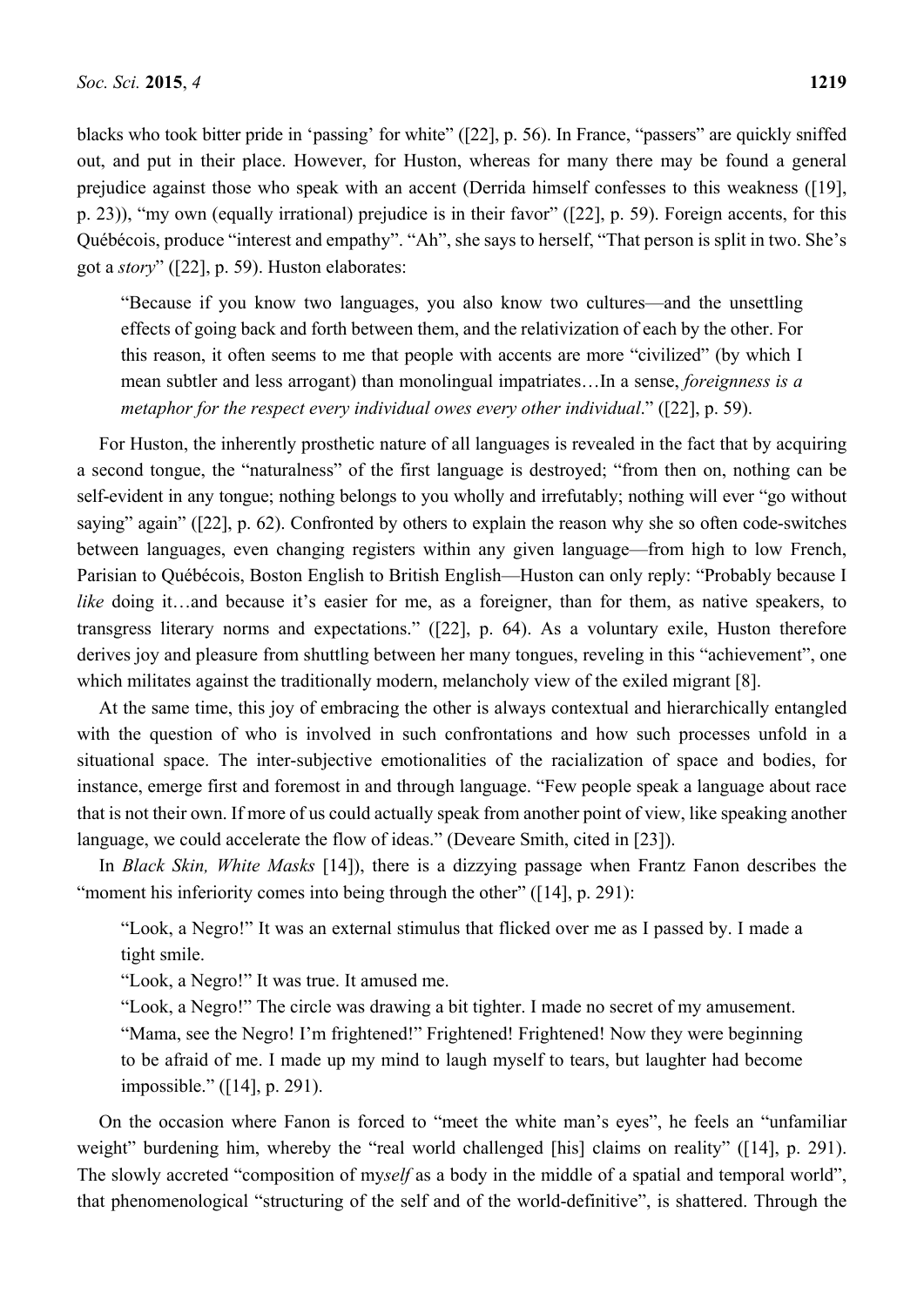violence of the White man's gaze, Fanon's body is returned to him "sprawled out, distorted, recolored, clad in mourning in that white winter day" ([14], p. 291). He is dispossessed, made homeless: "*Where shall I find shelter from now on?*" ([14], p. 292, emphasis added). It is precisely in these everyday territories—where the tensions, joys, and betrayals of cross-border languaging practices come to be embodied and experienced, where the "discontinuous" within language (the product of mobile, interstitial spaces) may now be *seen* for the first time, rather than passed over or ignored; not as uninhabited *Zwischenstationen* but as fully inhabited territories constitutive of those languages alive to dynamic change, power struggles, and historicity.

Prostheticisation of languaging then opens up political possibilities for powerful spaces of enunciation, confrontation, and articulation of the intertwined histories and overlapping territories of race, empire, and nation-states that play out in embodied inter-human inter-actions between people. Rather than being seen as pure absence or linear lacunae, this process allows for re-possession of stories of dispossession, re-territorialization of de-territorialized identities, re-routing "language origins and destinations", and deconstructing the inter-subjective emotionalities of racialized encounters, all the while aware of the impossibilities of "containing" language within binary imaginaries of majoritarian *versus* minoritarian, indigenous *versus* colonial, state *versus* regional/local, self *versus* other. Our postcolonial excursion repositions Raffestin's thinking within such a renewed space.

## **4. Emotionalities of Postcolonial Migrant Body-World Languaging**<sup>19</sup>

Europe's borders are not where they used to be. Through the postcolonial languaging practices of extra-European migrants, they are being rerouted along lines of flight that can no longer be "fixed" to territories defined by the *longue durée* of historically sedimented communities whose reason for being is framed principally by the exclusionary need for security. "[O]ne doesn't inhabit the word territory", Claude Raffestin writes, "but one inhabits the memory of territory through the words of a language" ([1], p. 93). In what follows, we trace "a recent emotional encounter of languaging"<sup>20</sup> from our own life-worlds, attempting to further build on the postcolonial languaging lens that we propose to rethink Europe's borders. Juxtaposing three such encounters based on various emotionalities of joy, anger, (dis)possession of privilege, intimacy, and desires, we as migrants in and of European space ground the preceding theoretical discussion in autobiographical vignettes that explore our own lived confrontations and embodied emotionalities with language and space in the Netherlands.

<sup>&</sup>lt;sup>19</sup> Each of the authors speaks from geographical, linguistic, and professional trajectories that might serve to contextualize our positionalities. These are elaborated in the footnotes of each vignette that follows.

<sup>&</sup>lt;sup>20</sup> The empirical vignettes in the paper were generated within the framework of the Asylum University initiative (see footnote 3) where the authors regularly met to share stories with each other around "languaging encounters" that were then chosen based on their relevance to the theoretical debates and discussions that we have been having within the framework of this initiative. Here an auto-ethnographic approach was applied within a collective process that allowed for "making space" for sharing and exchange as central to such an approach.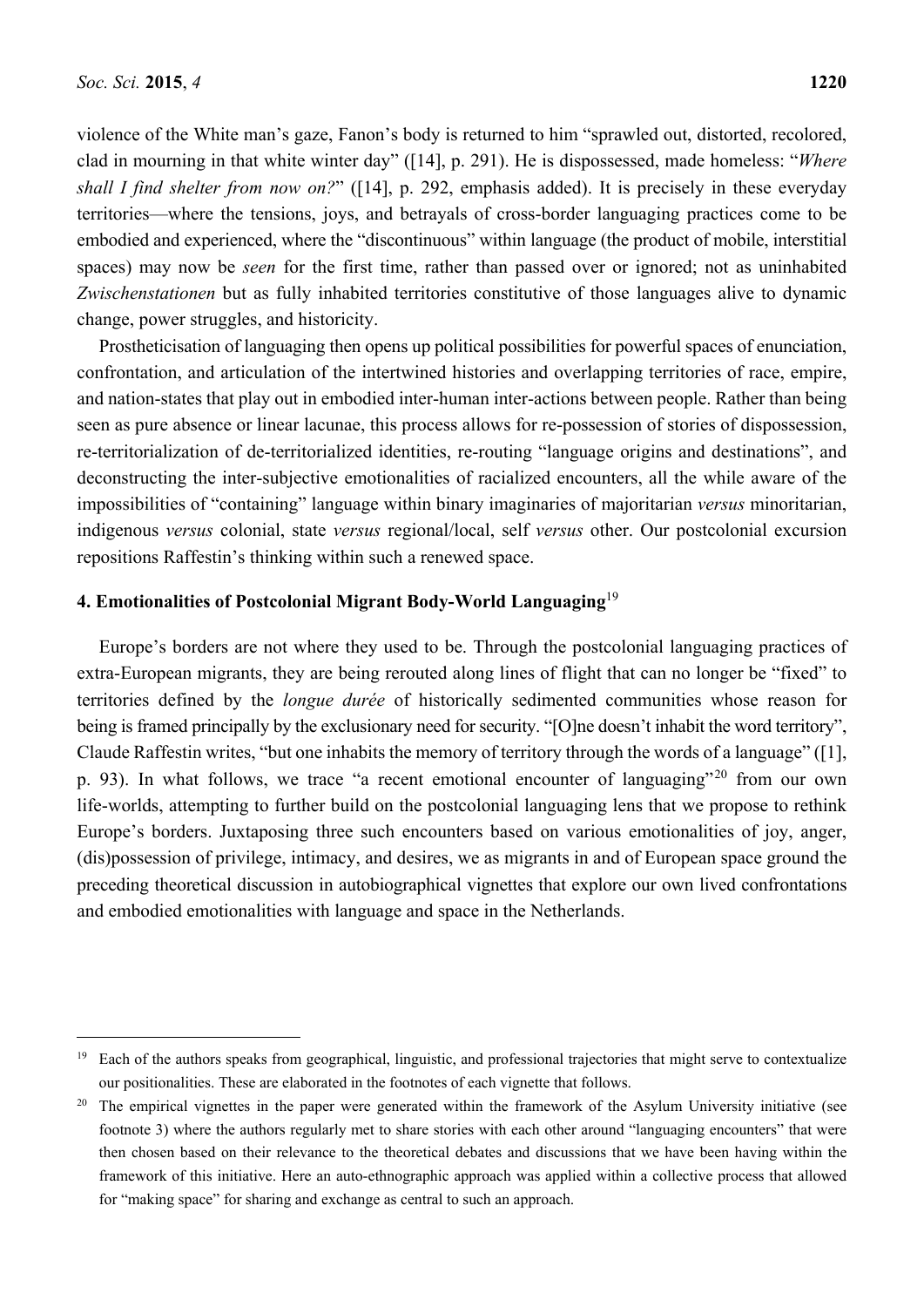## *4.1. Vignette 1: The Joys of "Passing"21*

"Near-fluent multilingualism has also provided me a great joy in life: the ability to 'go native' and melt into a variety of languages, cultures, atmospheres. To '*pass'*: as a 'German' child on the streets of Krefeld, Nord Rhein Westphalia; as a young 'Frenchman' in Paris or Tangier or Tijuana; as a 'Chilean' refugee in East Los Angeles; as a 'Californian' rustling through Barcelona archives; as an 'American' researcher in Nijmegen (the Netherlands); as a middle-aged 'German' man on the cobblestone streets of Kleve (Germany). Someone who, despite not understanding much of what goes on at Dutch-language staff meetings, is nevertheless so familiar with extraneous linguistic encounters that *even this, strangely, feels like home*. This *pass-partout* has given me a chameleon-like ability to 'fit in', to feel at home everywhere, and nowhere. There is an *aesthetics* to this feeling which is hard to describe, but is instantly recognizable whenever I encounter it in the random collision with otherness at an international airport lounge; on a train crossing a major European border, at that precise moment when a child's high-pitched voice in French tips me off that we have crossed from Germany into France; at a dinner table where several languages are spoken fluidly, effortlessly, interchangeably. Some might call this the status of a privileged cosmopolitan, to be met with suspicion, ethical disdain and contempt (certainly among *bien-pensant* Marxist colleagues). *I prefer to call this a skill*, one that can be acquired, trained, and honed, enabling the user to see the world through multiple perspectives, angles, vistas, lenses, each relativizing the other so that none remains dominant, as in a fugue<sup>22</sup>. I go further: as with Huston, *I call this doubling and trebling of the human voice a power, as well as possible resource for a certain kind of empathy and happiness*. If English is my Djebarian 'veil', the language in which I express my 'hidden' self most clearly and persuasively, it nevertheless refracts the German and French languages of my childhood, raised as I was in the United States in a Franco-German household keen to hold fast to European 'roots'. If English is indeed my 'native language', my long, circuitous sentences and literary style reverberate French and German, often producing puzzlement and irritation among my Anglo-Saxon colleagues. Compared to the forced migrant and refugee, my languaging position is undoubtedly one of privilege. This makes my encounters with languaging's limits all the more startling and disturbing."

 $\overline{a}$ 

<sup>&</sup>lt;sup>21</sup> Olivier Thomas Kramsch was born in Southern Germany but quickly left the Old World for the New (Boston), where he grew up in a tri—French, German, English—lingual family. He managed to escape the burden of this inheritance by moving into Spanish, which allowed him to take on different lives in Latin America (Ecuador, Peru, Mexico, S. California), then back across the colonial divide to Europe (Spain) via the same language, landing at a university in the Netherlands, from where he continues to re-think Europe's borders from the perspective of their multiply constituted outsides (*i.e.*, Amazonia, North Africa). The great grandson of French colonial military statesmen and administrators (Indochina, Morocco), he currently takes responsibility for the family biography by doing everything in his power to post-colonize European attitudes/vistas/relations across both internal as well as external EU borders, in the service of a more "worldly", less fearful, and hopeful form of border studies and activism.

 $22$  My debts to Edward W. Said [8] for this idea.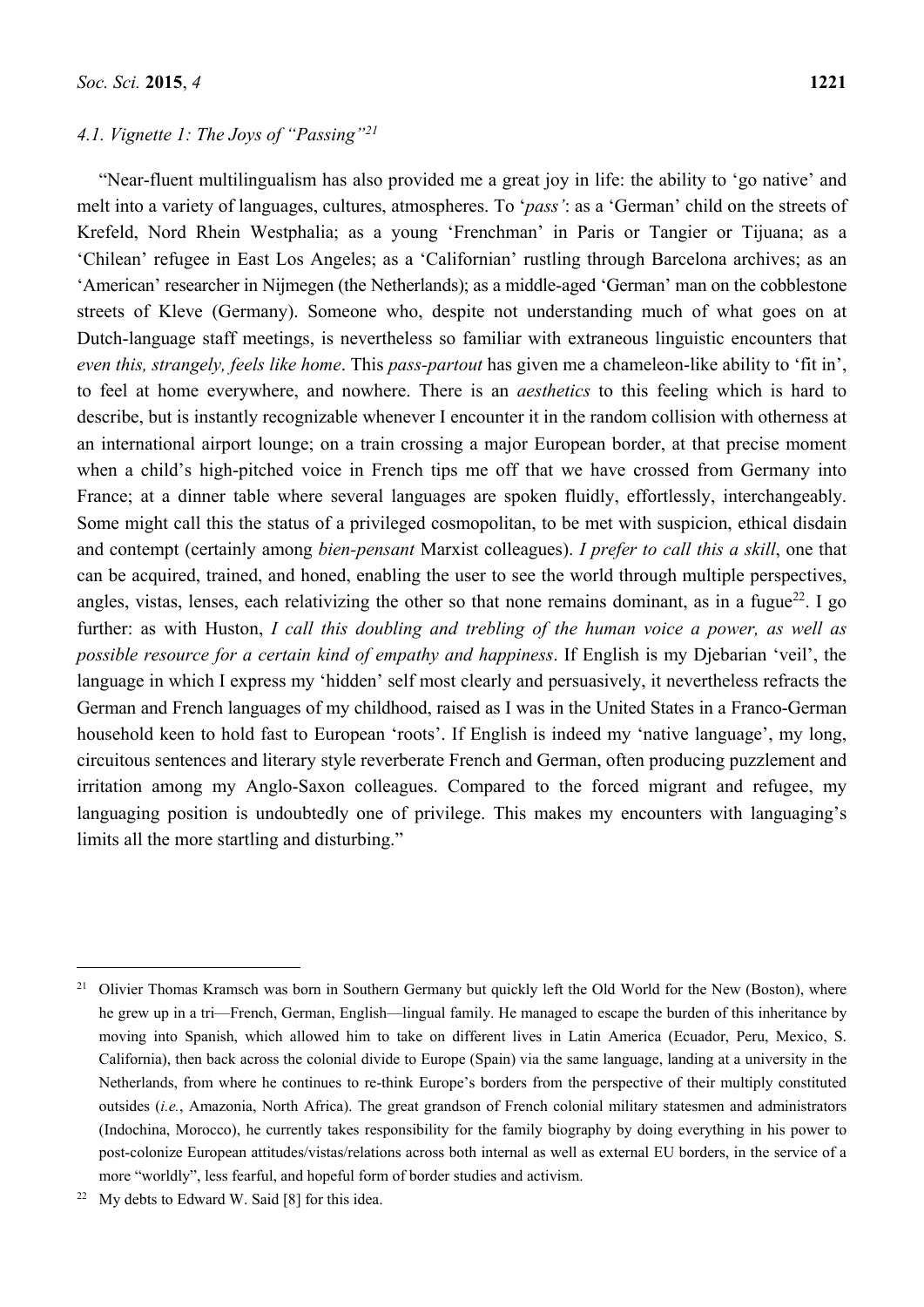#### *4.2. …and Encounters with a Dutch "Limite"*

"The professor has requested a special session, alone in my office, along with another senior male colleague, accompanied by a female typographer. Shortly before this, I had taken part in a larger, more formalized group meeting with the accreditation committee, in which, among other things, we *docenten* had been asked to describe the courses we teach. I had done so, in English, although the entire meeting was conducted exclusively in Dutch (and despite one member of the committee being a German migrant capable of speaking also English and German). I remember trying to appear enthusiastic about the course I taught, and thought no more of it afterwards. Sitting across the desk in my small, cramped office, the professor began by voicing concern about two bachelor theses I had supervised, one of which dealt with the Netherlands' (post)colonial relations with the Dutch-Indies and present-day Indonesia. The student had gotten his historical facts wrong, fumed the professor. Furthermore, his use of "theory" was perceived as confusing and nonsensical. As this student's primary thesis supervisor, I was being "called on the mat" to explain the poor performance of my student, and indirectly my poor supervision. In framing his critique, the professor noted a curious behavioral kinship between me and the aforementioned student, whom the professor had experienced on a previous, student-led panel the previous day. According to The Professor, the student had apparently spoken willy-nilly, without much careful reflection or consideration. Similarly, in describing my course, I was seen to have spoken energetically, using my arms and hands—at this point the professor began to wave his arms and hands in the air in a wild, clownish way as if to mimic my gestures—thus suggesting, by my reading, that I am similarly ungrounded and prone to irrational or hysterical flights of fancy as my student.

I take the theatrics of this in, absorbing it slowly, but *not believing what I am hearing*. My reality is still so far removed from the professor's that I can still view him as through an "inverted telescope", from a safe, protective distance. The professor then asks me to account for myself, turning deadly serious. I try my best to explain the weak result, drawing on all my strength to retain my composure. The stenographer types silently, looking down into her laptop. The other male colleague observes me closely. Upon leaving, the latter turns to a thick volume on my desk featuring Alexander von Humboldt's travels in the Americas, and departs saying to the professor: "He must have some quality, otherwise he wouldn't have that book there". I take the paternalist condescension like a blow to the gut, and remain silent. As with Fanon, through the professor's gaze I am reduced from my "body-world" reality as competent North American scholar with an international reputation to a blubbering, low-rank *medewerker (co-worker)*, unable to adhere to nationally socialized, Dutch academic behavioral *normen en waarden (norms and values)*, defined by the ability to speak Dutch in low, measured tones, and under no condition rely on arms and hands for supportive body language. Under the burden of this lens my "reality" is equally shattered, and I am left to ponder the distance between my*self* and that of my Dutch colleagues, for whom these behavioral norms are often simply taken-for-granted. "Where", indeed, "shall I find shelter from now on?" I think: '*I have lost my multi-lingual privilege*'."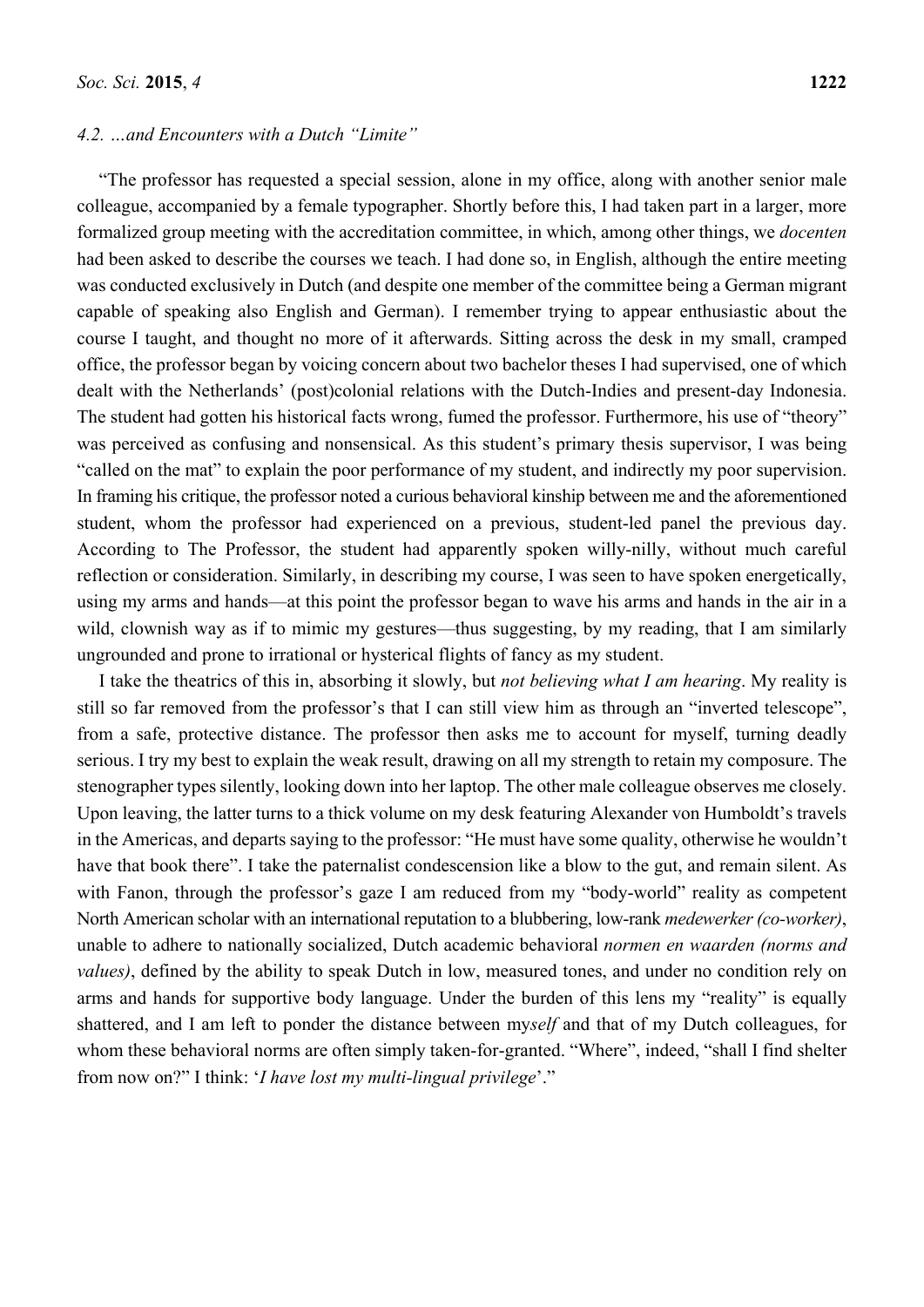## *4.3. Vignette 2: Neighborly Desires*<sup>23</sup>

"Elia is eight years old and she sometimes visits my house after her school. She is more than a neighbor to me. She is my favorite little friend. She is the only person I can have a broken conversation [with] in Dutch, given my limited Dutch vocabulary and grammar. As friends, we however do not speak 'perfect Dutch' but it is still the only common language linking us. Elia's family migrated from Somalia, but being herself born in the Netherlands, she speaks both languages with equal ease. On the other hand, my native language is Amharic, which I use with my husband in the house and elsewhere in public spaces. I hardly know the Dutch language due to my linguistic frustrations around my immigration procedures. However, with Elia I always try to keep the conversations going with a few Dutch words and lots of common sense, trying to read her facial expressions and her body language, much in the same way as she does with me. Most of the time, we end up not understanding each other in a full sense in terms of the contents of such exchanges. However, this is not a problem for us, but instead, provides us with the small pleasures of laughter and confusions that break the mono-rhythms of the everyday. Elia, being her age, likes to shoot questions at me in Dutch despite being aware of my poor Dutch vocabulary. Sometimes my husband is a solution to us as he speaks Somalian, Dutch, and Amharic, and attempts at bridging our communications. However, these multi-lingual practices are what produce our neighborhood. Inhabiting these languaging practices of multiple tongues struggling against the dominance of a single tongue/monolingualism, nevertheless has a re-territorializing effect, one in which our neighborhood comes to be produced in these slippages of tongues and meanings. And yet, alongside these multi-languaging practices, inhabit also monolingual desires in relation to temporalities of such practices.

"Having learnt at least five languages due to his movements and living in the Netherlands for more than 10 years, my husband's desire for dwelling in Amharic had begun to grow just before meeting me. Despite being acquainted with few friends from the Amharic speaking communities in the Netherlands, for political reasons, and for the purpose of integration into the Dutch Society, he always chose to speak Dutch. However, his longing for Amharic never disappeared even if he speaks Dutch everyday. Our very first meeting with each other can itself be attributed to such desires, given that we were drawn to each other in public space as familiar strangers speaking the same language. This chance language encounter in space has led to what has become our family today. Inhabiting our relationship in Amharic makes me and my husband feel 'at home'. This monolingual desire with Amharic is however not in a Derridean sense of being unable to speak more than one language, but one that comfortably co-habitsmulti-languaging practices producing the larger neighborhood where we live."

<sup>&</sup>lt;sup>23</sup> Huda Degu is a refugee-activist in the Netherlands. She was born in Addis Ababa, Ethiopia, and grew up in a bilingual environment of English and Amharic. She has been active as a gender activist at her University in Alemaya, and worked for various NGOs in Ethiopia around advocacy and awareness-building for citizen voting rights, data collection for micro-credit organizations, and conducting qualitative fieldwork interviews with prostitutes, among others. She continues her resistance as a refugee in the Netherlands in various ways. She has led "women's activities" in an asylum center in the Netherlands while she lived there, and continues to carry with her a resistant and critical-observant view on bureaucratic institutions and personalities who function "behind curtains" as part of her encounters as a refugee.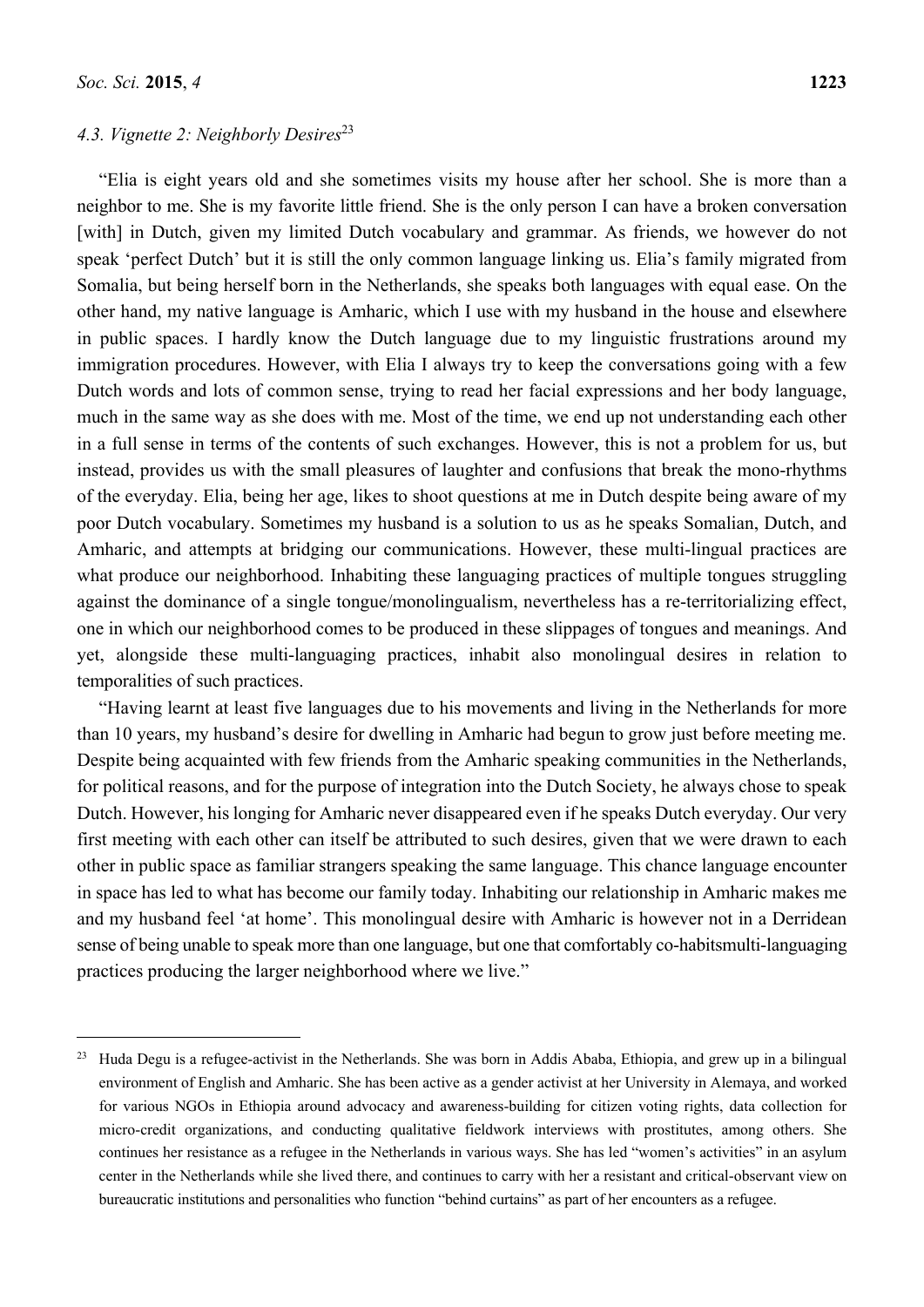### *4.4. Vignette 3: Unveiling Anger*<sup>24</sup>

Recently I received an invitation to speak at a public debate organized at our University on the "hot" topic of Europe's so-called asylum crisis and the bottom-up citizen initiatives in relation to the same. Seen as an academic active at local migrant support organizations, I was asked at the last minute to join the conversation that would be led by the session's main guest speaker—a professor of migration law also active in the Green-Left political party in the Netherlands. While answering the initial clarifications of the organizer regarding my ideas on the topic, I declared my preference to have the debate in English or at least in a mixture of Dutch and English, sharing with him my lack of confidence to conduct such a debate fully in Dutch. Given that the main speaker was clearly a well-reputed, higher-ranking academic and politician speaking on the topic of migration I assumed turning the event into more than one language/bilingual (English and Dutch) would not be a major problem. However, the next day I received a call back with apologies that they found another speaker for the event since the main speaker and the organizers wished to conduct the event fully in Dutch. Rather than any disappointment of being un-invited for the event, the irony of this situation was something I could not ignore. Not only is an international university organizing a public debate in which any non-Dutch language is excluded, but more ironically the very topic of asylum migration, which calls for conducting debates that invite migrant languages, is being restricted within monolingual inward-looking perspectives meant for a pre-selective so-called majoritarian (legal) national language-speaking audience. I decided nevertheless to attend the event out of sheer curiosity. What followed was a discussion in a specific kind of Dutch, one that was hard for me to fully follow. Parts of what I understood were mostly the number-based discussions of "how many" refugees are headed to the Netherlands, "how many" can the Netherlands take and what this means for the country and so on and so forth. My anger at the absurdity reached an unbearable limit when a good friend of mine, also an "undocumented migrant", was invited onto the stage and asked to respond in Dutch to highly paternalistic questions of "how did you make it to the Netherlands?" and "How do you feel being undocumented?" *etc.*, to which he could only respond in apologies for his inability to speak Dutch,

<sup>24</sup> Kolar Aparna was born and has lived for much of her childhood in Bengaluru (India) while her adult life has been across cities in Netherlands (Amsterdam, Groningen, Eindhoven, Nijmegen, DenBosch) and Mexico (Tijuana), straddling linguistic identities of Kannada, Tamil, English, Spanish, and Dutch. Her formal education in Bengaluru has been inevitably tied to the intertwined histories and overlapping territories of British and French colonial and missionary networks in India influencing her relationship with English, which is, however, changing in relation to her stay and education in the Netherlands. She is often told that her grandfather was a chemical scientist from Bengaluru who was "the first in the family to take the ship to London" in the late 1920s, to return with a PhD from a British university, later on taking up key advisory roles to "develop" Indian industries. Thinking postcolonially allows her to re-visit such familial narratives that continue to be seeped in the complex hierarchical, intertwined histories and identities that are part of colonial histories. As a professional dancer towards the turn of the millennium travelling across India and the USA, she became disillusioned with the "cultural trap" of post-independent, post-liberalization India where she experienced neo/self-orientalizing tendencies of cultural organizations to attract corporate and western funding. Moving to Amsterdam in search of ways to escape this trap she was, however, intimately confronted with Eurocentrism within the performing arts networks, which pushed her to "seek refuge" in border studies where she is now trying to "find her voice".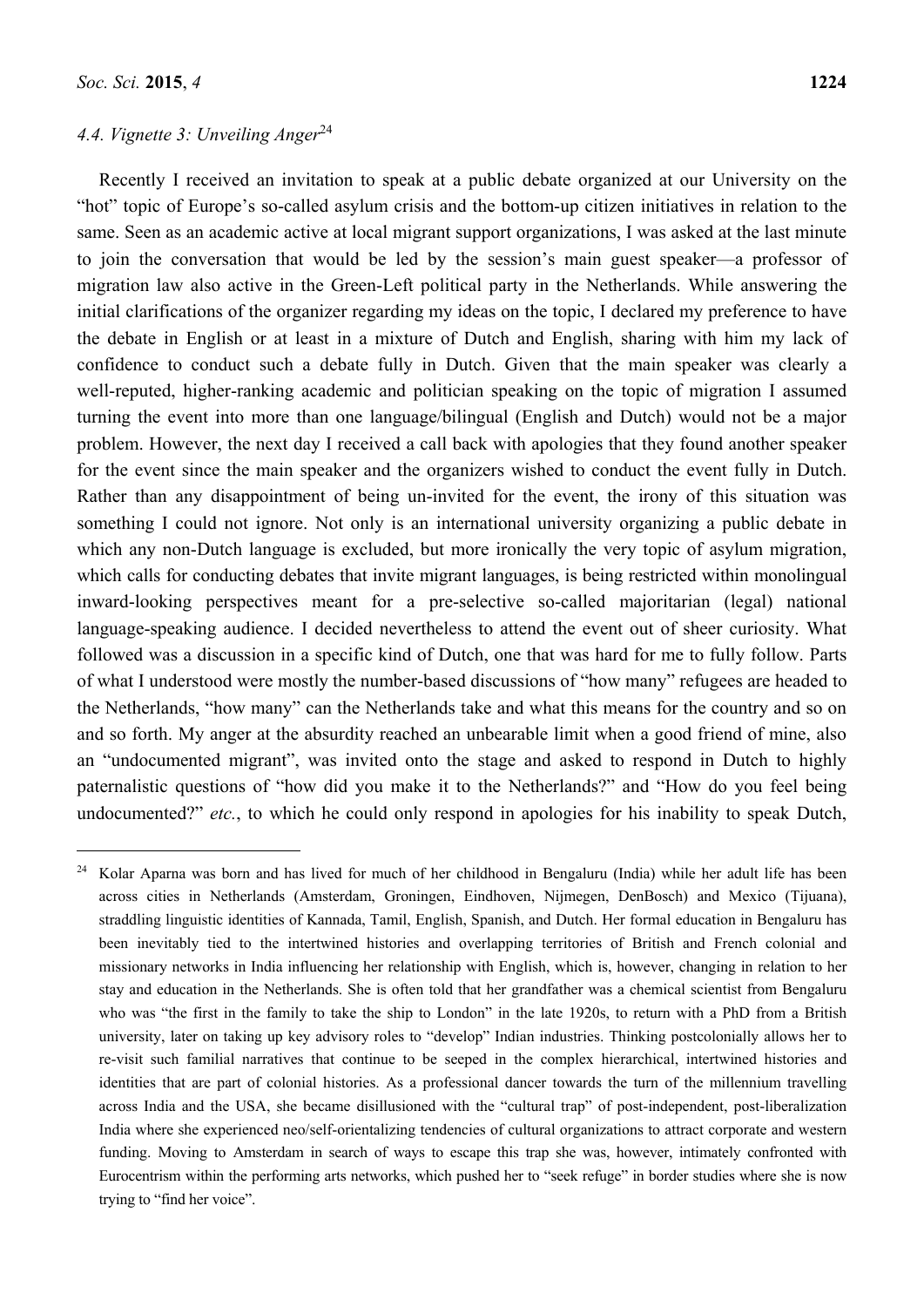making him appear as a dumb victim. By the time it came to the round of audience questions my anger was rising up to a level that seemed to turn my tongue inside out. Holding the mic, I exploded in a triple-languaging exercise of mixing Dutch, English, and suddenly without my planning, also my mother-tongue Kannada, all the while arguing for a hospitality towards refugees that can see beyond the numbers and material dimension of throwing clothes, food, and shelter to welcome the refugee Other. In breaking out for a minute or more in Kannada my idea in hindsight was to confront the audience to the realities of asylum conditions in which listening and exchanging in tongues that are not always fully understood by each other is more common in practice than the utopian visions of monolingual exchanges of migrant support or hospitality. However, it was also an emotional outburst—one of anger—as a migrant academic activist embedded and implicated within Europe's asylum conditions and debates. It was also a deeply empowering emotional experience of unveiling as a process of reclaiming my languages and my multilingual subject position in a way that did not hierarchically order my relationship with Dutch, English, and Kannada (between mother tongue as some original source of my identity *versus* English and Dutch as externally imposed) but rather reclaimed the same as an inherently intertwined reality. Through this process of unveiling, I was then able to powerfully transform the sense of rejection and absence that I might have felt otherwise at being excluded from a debate because of my inability to speak a dominant language, in this case Dutch.

# *4.5. ...And Intimate Translation of Handshaking*

I cannot but help attribute this process of unveiling to my engagements with the local migrant support organizations in recent years. Despite not being bound by a single language, given the diversity of linguistic identities of people present in the weekly informal gatherings of the migrant support organization (for "undocumented migrants") some of us volunteer in, it is in the multilingualism of everyday gestures such as handshakes, hugs, smiles, and eye-contact over which forms of citizenship regardless of legal status, but based on social relations and solidarity acts in relation to each other, come to be practiced. The intimacy and proximity of people coming together in a small café who nevertheless are here for reasons often not fully of one's choice, pushes each one present to search for a common language, as opposed to cases such as embassies, asylum centers, visa offices, detention centers *etc.*, where it is quite clear who has the power to welcome or not and in which language. Additionally, the lack of a common verbal language pushes one to look for common gestures of body language. One such negotiated gesture is handshaking. Although I am unable to speak to many of them due to the verbal language barrier, we always shake hands with each other. This gesture even crosses the gender barrier as much as the linguistic barrier, communicating solidarity, familiarity, friendship, and sometimes even difference, which nevertheless needs to be acknowledged. The handshake sometimes leads to a conversation in which I end up listening to someone without fully understanding or speaking without being certain if I am fully understood. It is a space full of frustrations, misunderstandings, and disappointments as much as a space of communicating solidarity and friendship. However, the challenge of translation lies on both parties who are communicating, rather than on a single one, unlike integration exams and asylum procedures, in which both the choice of language and translator are determined by the state. The lack of a common verbal language also allows for each of us present there to be confronted very closely with all the paradoxes, contradictions, and pains as well as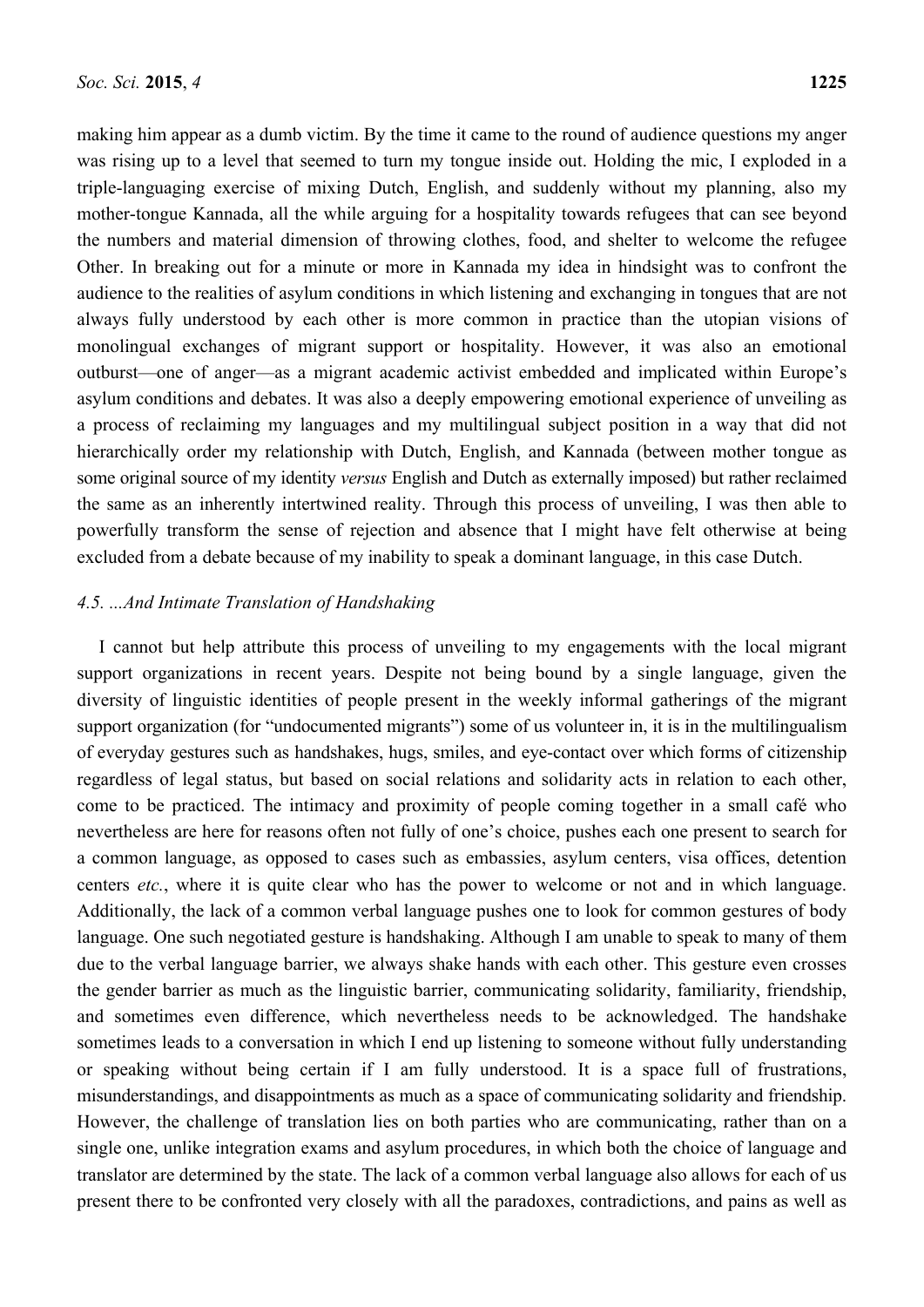joys of communicating across difference, leaving the process of translation to always be constantly negotiated. Interactions are driven by the need to build and forge shared spaces of intimacy and encounters based on emotional inhabitance. The handshaking is particularly powerful in serving as a way of "coming together" towards inter-articulating each other's "emotional territories of embodiments". For instance, when I extend my hand, it is reciprocated by the other by taking my hand into his/her palms, and then I put my other hand on top of theirs, each time feeling a different emotion and warmth, or tension, or coldness. For me, when extending my hand is responded to with a quick handshake that leads to a common shared action such as to sitting on the same table sharing sometimes a silence for a short time, or a story, or some "soup". Languaging then takes on a body-world process of unveiling in which a constant negotiation and intimate confrontation with the Other is inevitable.

#### **5. Conclusions: Languaging the Borders of Europe**

Paraphrasing the venerable Swiss geographer, our preceding migrant-vignettes have attempted to chart personal, as well as collective habitations of memories of territories through the words of our multiple languages. Unlike those alluded to by Raffestin, however, our "memories" are, to use his lexicon once again, "quite simply…there, available or produced, for reasons whose causes are elsewhere (*dont les causes sont ailleurs*)" ([1], p. 90). It is precisely from the locational "*elsewhere*" of our memories of territories, by way of our varied and intersecting extra-European migrant languaging practices, that we are re-shaping European borders along vectors that still remain to be fully accounted for by Continental European cultural geography.

For Olivier, to re-inhabit languaging's prosthetic absences in a migrant context—in this case *precisely* because it is a highly privileged one—means opening up to the struggles and journeys associated with *finding one's voice* beyond the exilic realm of inauthentic "theater" and "make-believe" associated with linguistic "passing", while confronting *the necessity of taking a stance in relation to language's Other.* This "Other" could be defined in terms of a newly imposed majoritarian linguistic identity one must grapple with in order to make oneself understood, or that resulting from shifts in one's own dominant tongues when in the process of migrating. Yet again it could be found in the relation towards the memoires of Other body-languaging practices that rumble under the surface of a shared global and "scientific" language, such as English. Rather than associating languaging's absences with an *a priori* relation between language and territory—understood as static and objective objects, in a worldly context of intensified cross-border flows and corresponding multilingualism, finding one's voice becomes a practice of inhabiting the horizon of spaces yet-to-come. Such spaces cannot be pre-determined or pre-known because they form a biography of places that are themselves in ceaseless flux and transformation, despite the "limits" such mobile biographies inevitably encounter.

Huda and her family's monolingual desire for Amharic in a Dutch context is an embodied experience that carries grounded memories of the past in the old country, but that also travels in and through her embodiments across space in ways that through such movements have no choice but to be open to Other languages. Rather than assume a unitary and stable backdrop where everyday life runs its course according to a *longue durée* leading to taken-for-granted community, the languaging experiences of Huda and her family point to a dynamic refashioning of the same, whereby the multilingual slippages between Amharic, Somali, and Dutch creates a *new space*, thus reconfiguring the border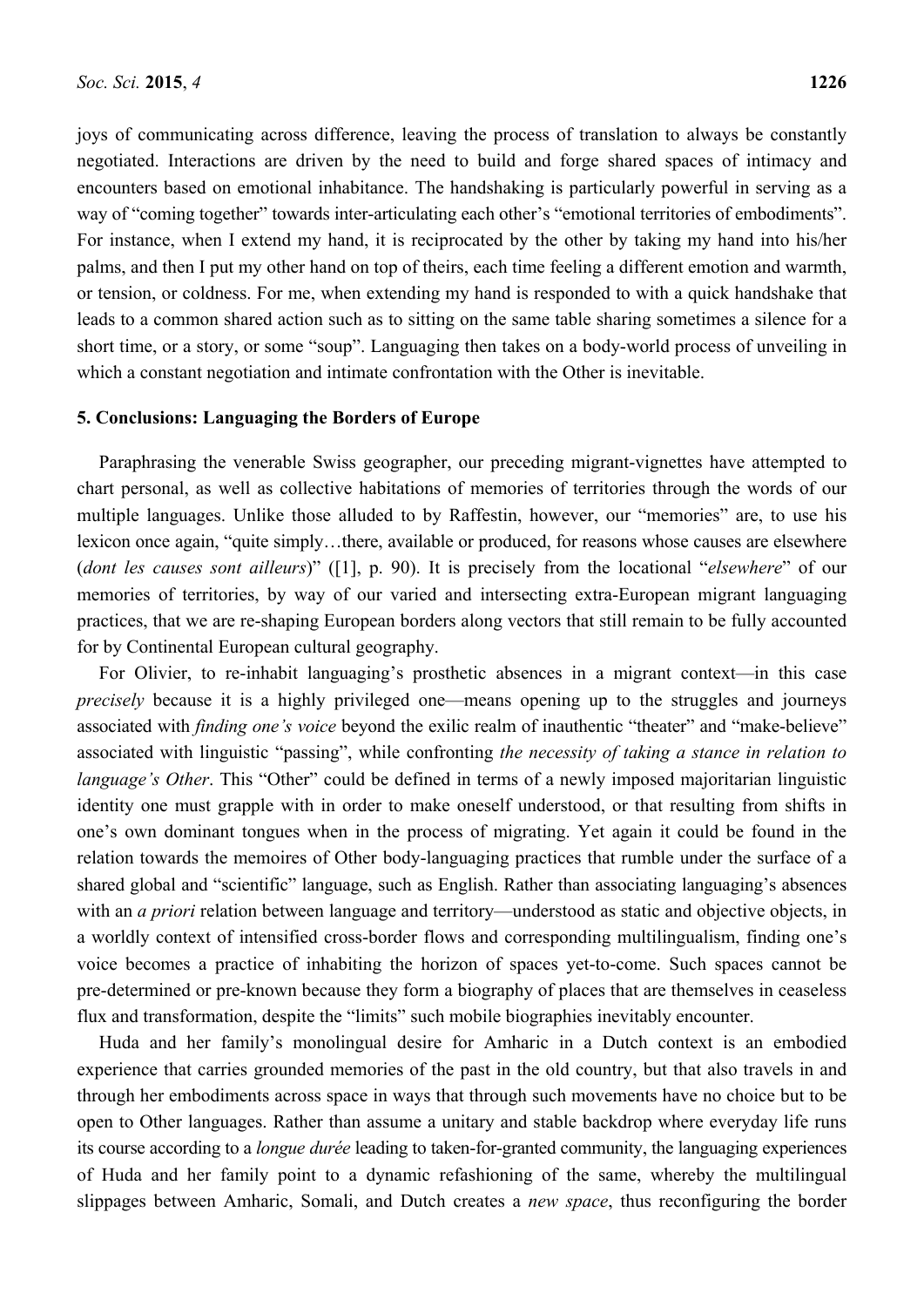between so-called *autochtoon* (native) and so-called *allochtoon* (foreign) communities within a single Dutch neighborhood. Here then, place-making is actively constructed through migrant bordering practices in ways that, rather than being exclusionary to other languages, are inevitably intertwined. Here, along this radical edge of migrant languaging practices, memories of extra-European monolingual desire live in productive tension with dominant national European languages, producing "territories of the everyday" that are fully inhabited by a continuity of relations binding Europe and its former colonial territories. Not being heard at the IND interview is generative of such a place, where home is along that bleeding edge of denial alongside resistance and resilience.

Unveiling as a process of empowerment re-positions and breaks open for Kolar her multilingual subjectivity beyond the rigid colonial and postcolonial relational struggles of mother tongue *versus* other European languages of imposition, into more liberating emotional configurations. The "Babelic", multilingual space of Kolar's café brings her and her migrant colleagues to search for a common language rooted in the corporeal memories of handshakes, hugs, smiles, and eye-contact capable of bridging cultural and linguistic differences. In light of the contradictions, pains, and joys implicated in translating across such differences, handshakes play a unique role, providing the skin tones adequate for achieving new emotional territories of the everyday beyond those defined by the bounded need for geographical security. This is so because, offered within the heart of national space, they are given and received by subjects who themselves *lack all security*. Despite their condition of existential precarity, handshakes are nevertheless generative of solidarities and friendships that interlace with Olivier's abject, "excitable" hands, Huda's "tied" Amharic tongue, as well as the embodied languaging practices of so many of the café's inhabitants who lack the formal right to be there ("*etre la*"). A handshake powerfully proclaims: "*I am here, with all I bring from there*". Rather than being marked solely by the melancholy emotionalities associated with violence and loss, productive habitation (*habiter*) of the spaces of postcolonial languaging re-territorialize a voice in ways that joyfully reconfigure both "migrant" and "host" languages, keeping any "*limite*" open to outcomes that cannot be known *a priori.*

#### **Acknowledgments**

Our collective writing journey could not have taken place without the many conversations held over years with friends and comrades associated with the *Radboud Universiteit Postcolonial Reading Group (RUPRG)*, the *Asylum University* collective (Radboud Universiteit, Nijmegen), *Stichting GAST* (Nijmegen), members of Beth-Hamifgash (Kleve), as well as the late *Terecht (Critical Space) Café* (Radboud Universiteit Nijmegen). A heartfelt "*merci*" goes as well to Claire Kramsch for insightful and sympathetic remarks provided during the final stretch of writing.

## **Conflicts of Interest**

The authors declare no conflict of interest.

#### **References**

1. Raffestin, Claude. "Langue et territoire: Autour de la géographie culturelle." In *Kulturen und Raum: Theoretische Ansaetze und Empirische Kulturforschung in Indonesien: Festschrift fuer*